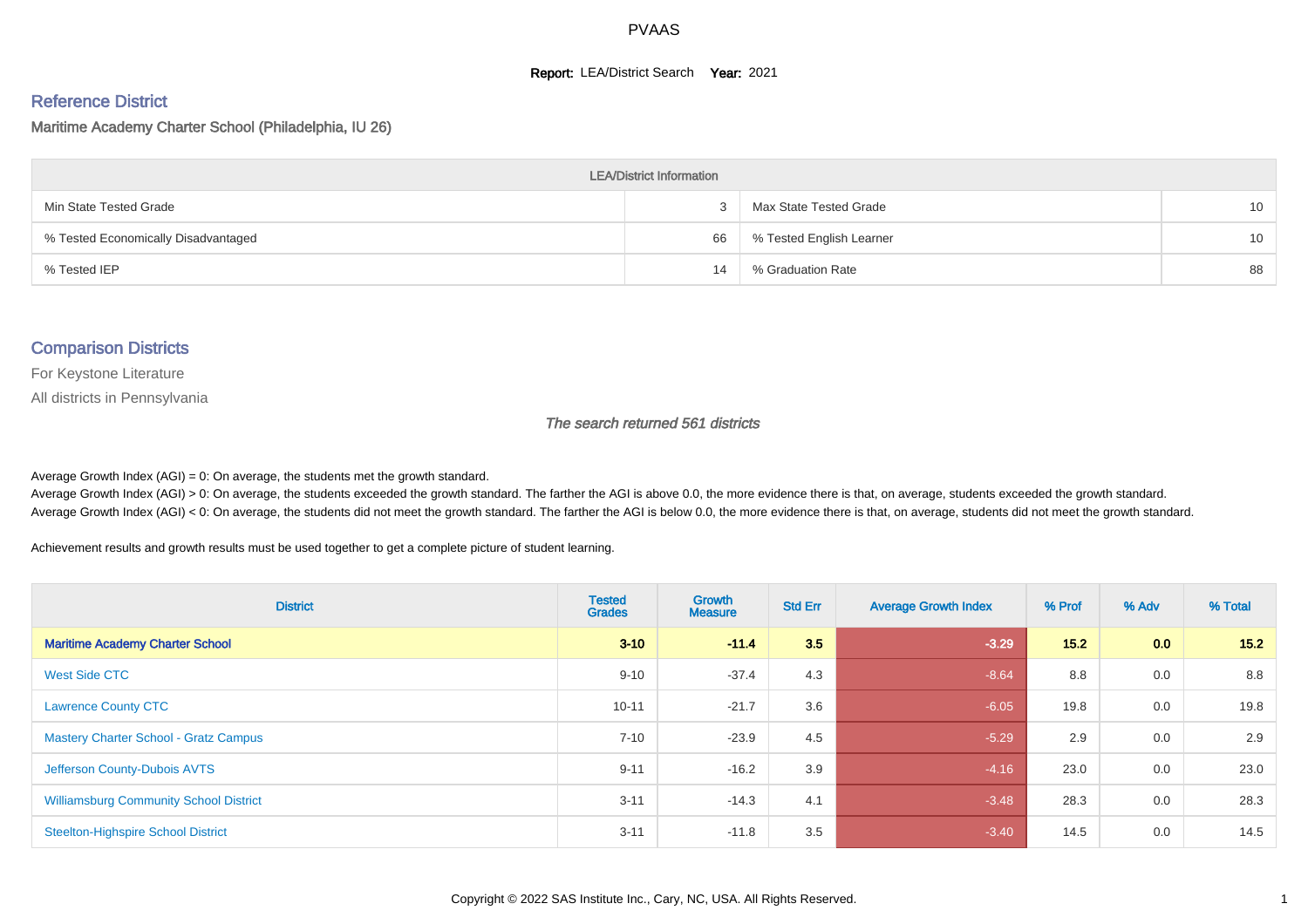| <b>District</b>                                                       | <b>Tested</b><br><b>Grades</b> | <b>Growth</b><br><b>Measure</b> | <b>Std Err</b> | <b>Average Growth Index</b> | % Prof | % Adv   | % Total |
|-----------------------------------------------------------------------|--------------------------------|---------------------------------|----------------|-----------------------------|--------|---------|---------|
| <b>Maritime Academy Charter School</b>                                | $3 - 10$                       | $-11.4$                         | 3.5            | $-3.29$                     | $15.2$ | 0.0     | $15.2$  |
| <b>Maritime Academy Charter School</b>                                | $3 - 10$                       | $-11.4$                         | 3.5            | $-3.29$                     | $15.2$ | 0.0     | $15.2$  |
| <b>Propel Charter School-Homestead</b>                                | $3 - 11$                       | $-11.7$                         | 4.1            | $-2.84$                     | 15.9   | 0.0     | 15.9    |
| <b>Northern Potter School District</b>                                | $3 - 12$                       | $-13.1$                         | 4.6            | $-2.84$                     | 37.5   | 0.0     | 37.5    |
| <b>Propel Charter School-Montour</b>                                  | $3 - 10$                       | $-10.7$                         | 3.9            | $-2.71$                     | 13.7   | 0.0     | 13.7    |
| South Allegheny School District                                       | $3 - 11$                       | $-8.8$                          | 3.2            | $-2.70$                     | 40.5   | 0.0     | 40.5    |
| <b>Sugar Valley Rural Charter School</b>                              | $3 - 11$                       | $-11.0$                         | 4.5            | $-2.46$                     | 14.9   | 0.0     | 14.9    |
| <b>Innovative Arts Academy Charter School</b>                         | $6 - 11$                       | $-9.1$                          | 3.7            | $-2.44$                     | 9.5    | 0.0     | 9.5     |
| <b>Farrell Area School District</b>                                   | $3 - 11$                       | $-10.4$                         | 4.3            | $-2.41$                     | 19.0   | 0.0     | 19.0    |
| <b>Universal Audenried Charter School</b>                             | $9 - 11$                       | $-5.8$                          | 2.4            | $-2.40$                     | 14.6   | 0.0     | 14.6    |
| La Academia Partnership Charter School                                | $6 - 11$                       | $-11.0$                         | 4.7            | $-2.34$                     | 6.8    | 0.0     | 6.8     |
| Salisbury-Elk Lick School District                                    | $3 - 11$                       | $-13.5$                         | 5.9            | $-2.30$                     | 27.8   | 0.0     | 27.8    |
| <b>Keystone Education Center Charter School</b>                       | $3-12$                         | $-12.9$                         | 5.9            | $-2.19$                     | 28.0   | 0.0     | 28.0    |
| <b>Aliquippa School District</b>                                      | $3 - 11$                       | $-9.0$                          | 4.2            | $-2.14$                     | 11.0   | 0.0     | 11.0    |
| <b>Williams Valley School District</b>                                | $3 - 11$                       | $-7.3$                          | 3.4            | $-2.13$                     | 23.2   | 0.0     | 23.2    |
| <b>Moshannon Valley School District</b>                               | $3 - 10$                       | $-7.0$                          | 3.4            | $-2.01$                     | 48.5   | $0.0\,$ | 48.5    |
| The New Academy Charter School                                        | $8 - 11$                       | $-10.4$                         | 5.2            | $-2.00$                     | 0.0    | 0.0     | 0.0     |
| <b>Forest City Regional School District</b>                           | $3 - 12$                       | $-6.0$                          | 3.0            | $-1.96$                     | 44.1   | 0.0     | 44.1    |
| <b>Mount Pleasant Area School District</b>                            | $3 - 11$                       | $-5.0$                          | 2.6            | $-1.93$                     | 52.6   | 0.0     | 52.6    |
| Perseus House Charter School Of Excellence                            | $6 - 11$                       | $-5.2$                          | 3.0            | $-1.72$                     | 16.5   | 0.0     | 16.5    |
| Preparatory Charter School Of Mathematics, Science, Tech, And Careers | $9 - 10$                       | $-4.0$                          | 2.5            | $-1.59$                     | 15.0   | 0.0     | 15.0    |
| <b>Ferndale Area School District</b>                                  | $3 - 10$                       | $-5.8$                          | 4.3            | $-1.33$                     | 40.0   | 0.0     | 40.0    |
| <b>Shade-Central City School District</b>                             | $3 - 11$                       | $-5.9$                          | 4.6            | $-1.28$                     | 27.8   | 0.0     | 27.8    |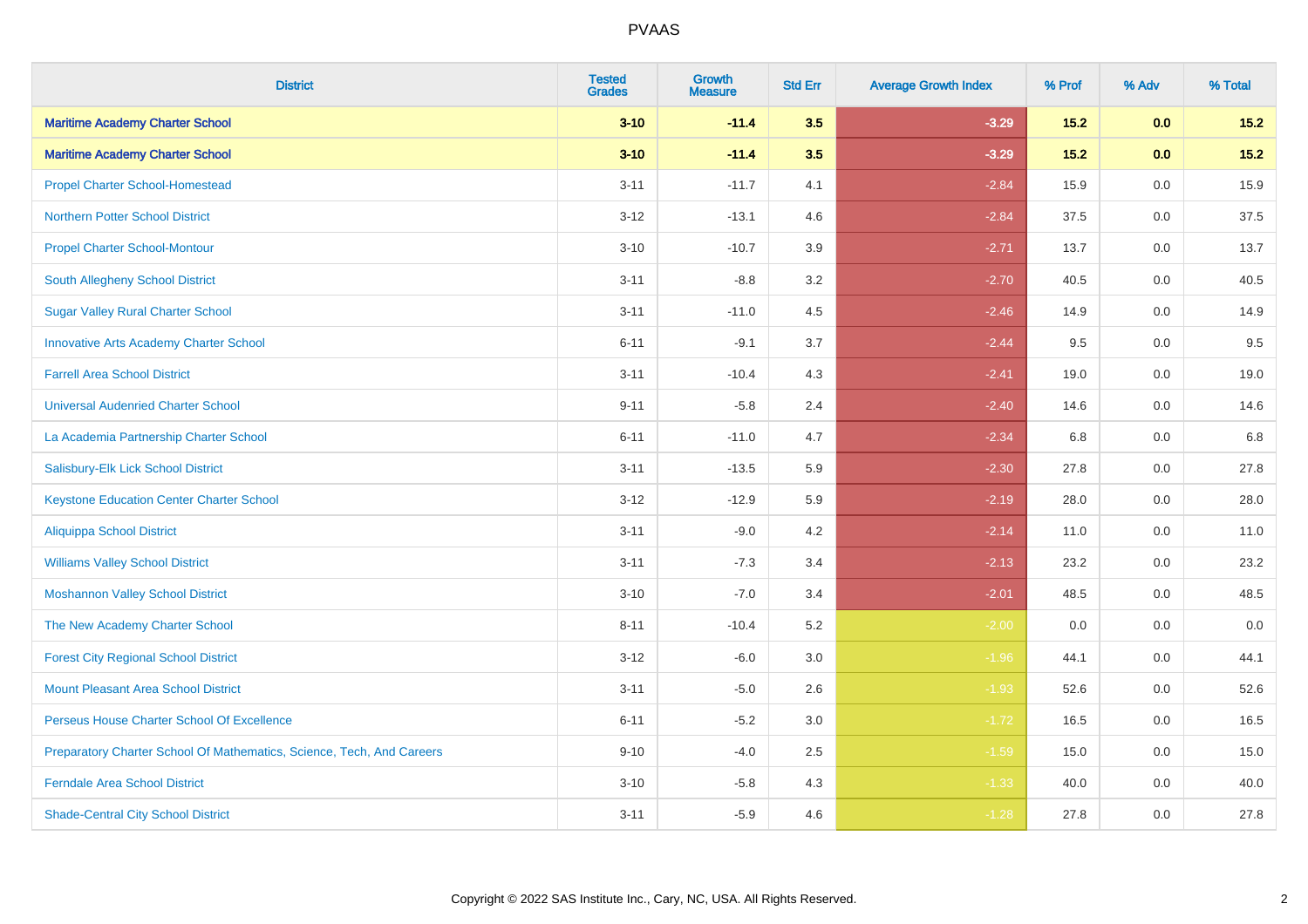| <b>District</b>                                         | <b>Tested</b><br><b>Grades</b> | <b>Growth</b><br><b>Measure</b> | <b>Std Err</b> | <b>Average Growth Index</b> | % Prof | % Adv   | % Total |
|---------------------------------------------------------|--------------------------------|---------------------------------|----------------|-----------------------------|--------|---------|---------|
| <b>Maritime Academy Charter School</b>                  | $3 - 10$                       | $-11.4$                         | 3.5            | $-3.29$                     | 15.2   | 0.0     | 15.2    |
| <b>Greater Johnstown School District</b>                | $3 - 11$                       | $-3.1$                          | 2.6            | $-1.19$                     | 26.1   | $0.0\,$ | 26.1    |
| Imhotep Institute Charter High School                   | $9 - 11$                       | $-5.3$                          | 5.8            | $-0.92$                     | 25.0   | 0.0     | 25.0    |
| Center For Student Learning Charter School At Pennsbury | $6 - 12$                       | $-2.9$                          | 6.1            | $-0.47$                     | 42.9   | 0.0     | 42.9    |
| Hope For Hyndman Charter School                         | $3 - 11$                       | $-2.0$                          | 6.1            | $-0.32$                     | 33.3   | 0.0     | 33.3    |
| Philadelphia Electrical & Tech Charter High School      | $10 - 10$                      | $-0.5$                          | 2.9            | $-0.15$                     | 8.8    | 0.0     | 8.8     |
| <b>Mastery Charter School - Thomas Campus</b>           | $3 - 10$                       | 2.1                             | 6.2            | 0.33                        | 28.6   | 0.0     | 28.6    |
| <b>Mastery Charter High School-Lenfest Campus</b>       | $7 - 11$                       | 2.5                             | 5.7            | 0.43                        | 40.0   | 0.0     | 40.0    |
| <b>Union Area School District</b>                       | $3 - 11$                       | 1.9                             | 4.3            | 0.44                        | 61.5   | 0.0     | 61.5    |
| <b>Commodore Perry School District</b>                  | $3 - 11$                       | 3.2                             | 5.5            | 0.58                        | 58.3   | 0.0     | 58.3    |
| Urban Pathways 6-12 Charter School                      | $6 - 11$                       | 4.8                             | 6.4            | 0.75                        | 28.6   | 0.0     | 28.6    |
| <b>Clairton City School District</b>                    | $3 - 11$                       | 3.5                             | 3.7            | 0.95                        | 13.4   | 0.0     | 13.4    |
| Lehigh Career & Technical Institute                     | $10 - 12$                      | 5.6                             | 5.6            | 0.99                        | 78.3   | 0.0     | 78.3    |
| <b>Mastery Charter School - Pickett Campus</b>          | $6 - 10$                       | 5.6                             | 5.7            | 1.00                        | 27.8   | 0.0     | 27.8    |
| <b>Esperanza Cyber Charter School</b>                   | $3 - 11$                       | 7.1                             | 6.1            | 1.16                        | 9.1    | 0.0     | 9.1     |
| <b>York Academy Regional Charter School</b>             | $3 - 11$                       | 9.0                             | 5.0            | 1.79                        | 55.2   | $0.0\,$ | 55.2    |
| <b>Sto-Rox School District</b>                          | $3 - 10$                       | 6.6                             | 3.7            | 1.80                        | 13.4   | 0.0     | 13.4    |
| <b>Blacklick Valley School District</b>                 | $3 - 11$                       | 8.0                             | 4.3            | 1.85                        | 34.1   | 0.0     | 34.1    |
| <b>Chester Charter Scholars Academy Charter School</b>  | $3 - 12$                       | 8.4                             | 4.1            | 2.03                        | 23.4   | 0.0     | 23.4    |
| Lincoln Leadership Academy Charter School               | $3 - 12$                       | 14.2                            | 6.4            | 2.22                        | 23.5   | 0.0     | 23.5    |
| People For People Charter School                        | $3 - 12$                       | 13.3                            | 5.5            | 2.43                        | 13.5   | 0.0     | 13.5    |
| <b>Belmont Charter School</b>                           | $3 - 10$                       | 16.0                            | 6.5            | 2.45                        | 64.3   | 0.0     | 64.3    |
| Multicultural Academy Charter School                    | $9 - 11$                       | 9.5                             | 3.5            | 2.69                        | 22.0   | 0.0     | 22.0    |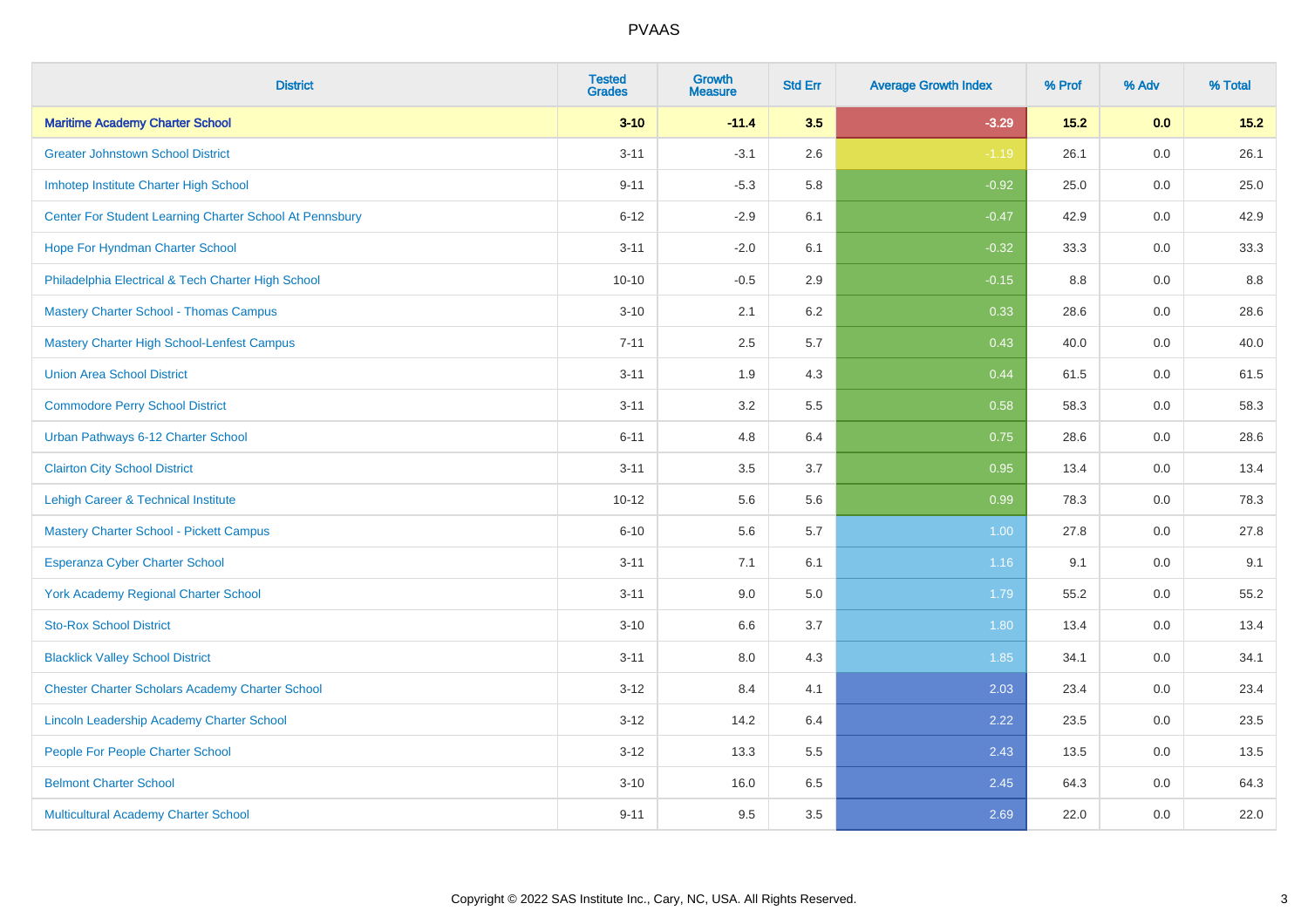| <b>District</b>                                  | <b>Tested</b><br><b>Grades</b> | <b>Growth</b><br><b>Measure</b> | <b>Std Err</b> | <b>Average Growth Index</b> | % Prof  | % Adv | % Total |
|--------------------------------------------------|--------------------------------|---------------------------------|----------------|-----------------------------|---------|-------|---------|
| <b>Maritime Academy Charter School</b>           | $3 - 10$                       | $-11.4$                         | 3.5            | $-3.29$                     | $15.2$  | 0.0   | $15.2$  |
| <b>York City School District</b>                 | $3 - 12$                       | $-28.9$                         | 2.1            | $-13.59$                    | $6.0\,$ | 0.3   | $6.2\,$ |
| Dr Robert Ketterer Charter School Inc            | $6 - 12$                       | 10.1                            | 5.0            | 2.04                        | 14.9    | 0.4   | 15.3    |
| <b>Harrisburg City School District</b>           | $3 - 11$                       | $-0.4$                          | 2.1            | $-0.19$                     | 15.1    | 0.4   | 15.5    |
| <b>Columbia-Montour AVTS</b>                     | $9 - 10$                       | $-12.5$                         | 3.0            | $-4.16$                     | 22.3    | 0.6   | 22.9    |
| Esperanza Academy Charter School                 | $4 - 11$                       | 4.0                             | 2.5            | 1.61                        | 32.4    | 0.7   | 33.1    |
| Penn Hills School District                       | $3 - 11$                       | $-7.6$                          | 2.6            | $-2.94$                     | 33.1    | 0.7   | 33.8    |
| <b>Chester-Upland School District</b>            | $3 - 11$                       | $-0.3$                          | 2.7            | $-0.09$                     | 13.8    | 0.8   | 14.6    |
| Community Academy Of Philadelphia Charter School | $3 - 11$                       | 5.8                             | 2.7            | 2.12                        | 26.7    | 0.9   | 27.6    |
| <b>Tech Freire Charter School</b>                | $9 - 11$                       | 9.3                             | 2.9            | 3.26                        | 18.0    | 1.1   | 19.1    |
| <b>Marion Center Area School District</b>        | $3 - 10$                       | $-12.0$                         | 3.1            | $-3.87$                     | 33.7    | 1.1   | 34.8    |
| <b>Pottstown School District</b>                 | $3 - 12$                       | $-4.0$                          | 2.4            | $-1.68$                     | 29.8    | 1.2   | 31.0    |
| <b>Carbon Career &amp; Technical Institute</b>   | $9 - 11$                       | $-5.7$                          | 3.6            | $-1.59$                     | 34.5    | 1.2   | 35.7    |
| Northern Tioga School District                   | $3 - 12$                       | $-7.5$                          | 2.8            | $-2.64$                     | 54.0    | 1.2   | 55.2    |
| <b>Bristol Borough School District</b>           | $3 - 12$                       | $-4.3$                          | 3.4            | $-1.27$                     | 39.7    | 1.3   | 41.0    |
| <b>Rochester Area School District</b>            | $3 - 11$                       | $-13.2$                         | 4.6            | $-2.89$                     | 19.5    | 1.3   | 20.8    |
| <b>Everett Area School District</b>              | $3 - 11$                       | 5.0                             | 3.4            | 1.47                        | 60.5    | 1.3   | 61.8    |
| <b>Carmichaels Area School District</b>          | $3 - 10$                       | $-9.3$                          | 3.3            | $-2.81$                     | 35.1    | 1.4   | 36.5    |
| <b>Bethlehem-Center School District</b>          | $3 - 10$                       | 8.1                             | 3.3            | 2.46                        | 35.1    | 1.4   | 36.5    |
| <b>Burgettstown Area School District</b>         | $3 - 11$                       | $-2.1$                          | 3.4            | $-0.62$                     | 50.0    | 1.4   | 51.4    |
| <b>KIPP Dubois Charter School</b>                | $9 - 10$                       | 4.7                             | 3.3            | 1.40                        | 31.0    | 1.4   | 32.4    |
| Lackawanna Trail School District                 | $3 - 10$                       | $-21.7$                         | 3.5            | $-6.20$                     | 38.5    | 1.5   | 40.0    |
| <b>Cornell School District</b>                   | $3 - 11$                       | $-1.6$                          | 5.0            | $-0.32$                     | 33.8    | 1.5   | 35.4    |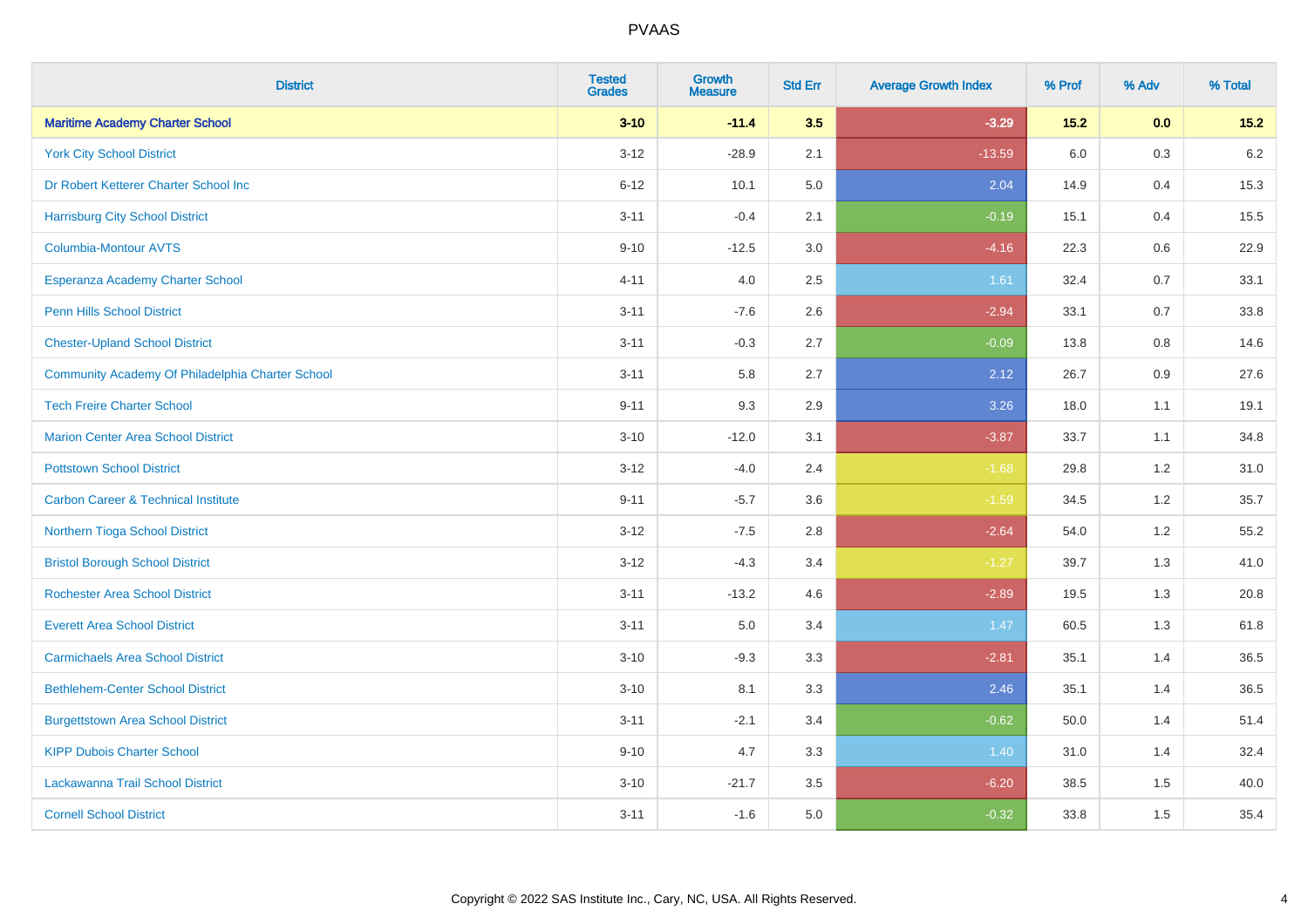| <b>District</b>                                   | <b>Tested</b><br><b>Grades</b> | <b>Growth</b><br><b>Measure</b> | <b>Std Err</b> | <b>Average Growth Index</b> | % Prof | % Adv | % Total |
|---------------------------------------------------|--------------------------------|---------------------------------|----------------|-----------------------------|--------|-------|---------|
| <b>Maritime Academy Charter School</b>            | $3 - 10$                       | $-11.4$                         | 3.5            | $-3.29$                     | $15.2$ | 0.0   | $15.2$  |
| <b>Frazier School District</b>                    | $3 - 11$                       | $-17.2$                         | 3.7            | $-4.70$                     | 37.1   | 1.6   | 38.7    |
| Propel Charter School - Braddock Hills            | $3 - 11$                       | $-13.6$                         | 3.6            | $-3.81$                     | 9.7    | 1.6   | 11.3    |
| <b>Mahanoy Area School District</b>               | $3 - 10$                       | $-9.0$                          | 3.6            | $-2.49$                     | 26.2   | 1.6   | 27.9    |
| <b>Tussey Mountain School District</b>            | $3 - 12$                       | 1.5                             | 3.7            | 0.40                        | 38.6   | 1.8   | 40.4    |
| <b>Tacony Academy Charter School</b>              | $3 - 11$                       | $-14.7$                         | 3.0            | $-4.82$                     | 22.4   | 1.8   | 24.1    |
| <b>Smethport Area School District</b>             | $3 - 12$                       | 0.6                             | 3.9            | 0.15                        | 37.0   | 1.8   | 38.9    |
| <b>West Branch Area School District</b>           | $3 - 11$                       | 0.2                             | $3.8\,$        | 0.05                        | 47.2   | 1.9   | 49.1    |
| <b>Columbia Borough School District</b>           | $3 - 12$                       | $-3.1$                          | 3.5            | $-0.89$                     | 29.5   | 1.9   | 31.4    |
| <b>Tamaqua Area School District</b>               | $3 - 12$                       | $-8.2$                          | 2.5            | $-3.24$                     | 44.5   | 1.9   | 46.4    |
| <b>Conrad Weiser Area School District</b>         | $3 - 11$                       | 3.6                             | 2.2            | 1.63                        | 52.1   | 2.1   | 54.2    |
| <b>Mount Carmel Area School District</b>          | $3 - 11$                       | $-0.6$                          | 3.1            | $-0.18$                     | 45.3   | 2.1   | 47.4    |
| <b>Forest Area School District</b>                | $3 - 11$                       | $-4.4$                          | 5.4            | $-0.81$                     | 36.2   | 2.1   | 38.3    |
| <b>Loyalsock Township School District</b>         | $3 - 12$                       | 4.2                             | 2.8            | 1.47                        | 54.3   | 2.1   | 56.4    |
| <b>Executive Education Academy Charter School</b> | $3 - 10$                       | $-6.5$                          | 3.1            | $-2.08$                     | 23.7   | 2.2   | 25.8    |
| <b>Norristown Area School District</b>            | $3 - 12$                       | $-12.8$                         | 1.6            | $-7.98$                     | 23.5   | 2.3   | 25.7    |
| <b>Lancaster School District</b>                  | $3 - 12$                       | $-15.8$                         | 1.5            | $-10.90$                    | 14.6   | 2.3   | 16.9    |
| <b>Laurel School District</b>                     | $3 - 11$                       | 1.8                             | 3.1            | 0.59                        | 70.1   | 2.3   | 72.4    |
| <b>Canton Area School District</b>                | $3 - 11$                       | $-5.5$                          | 3.2            | $-1.75$                     | 40.7   | 2.3   | 43.0    |
| Morrisville Borough School District               | $3 - 11$                       | 4.8                             | 4.3            | 1.10                        | 30.2   | 2.3   | 32.6    |
| <b>Wallenpaupack Area School District</b>         | $3 - 11$                       | $-7.1$                          | 2.3            | $-3.09$                     | 40.8   | 2.4   | 43.1    |
| Schuylkill Haven Area School District             | $3 - 11$                       | $-15.3$                         | 3.1            | $-4.87$                     | 49.7   | 2.4   | 52.1    |
| <b>Washington School District</b>                 | $3 - 11$                       | $-4.9$                          | 2.8            | $-1.76$                     | 30.1   | 2.4   | 32.5    |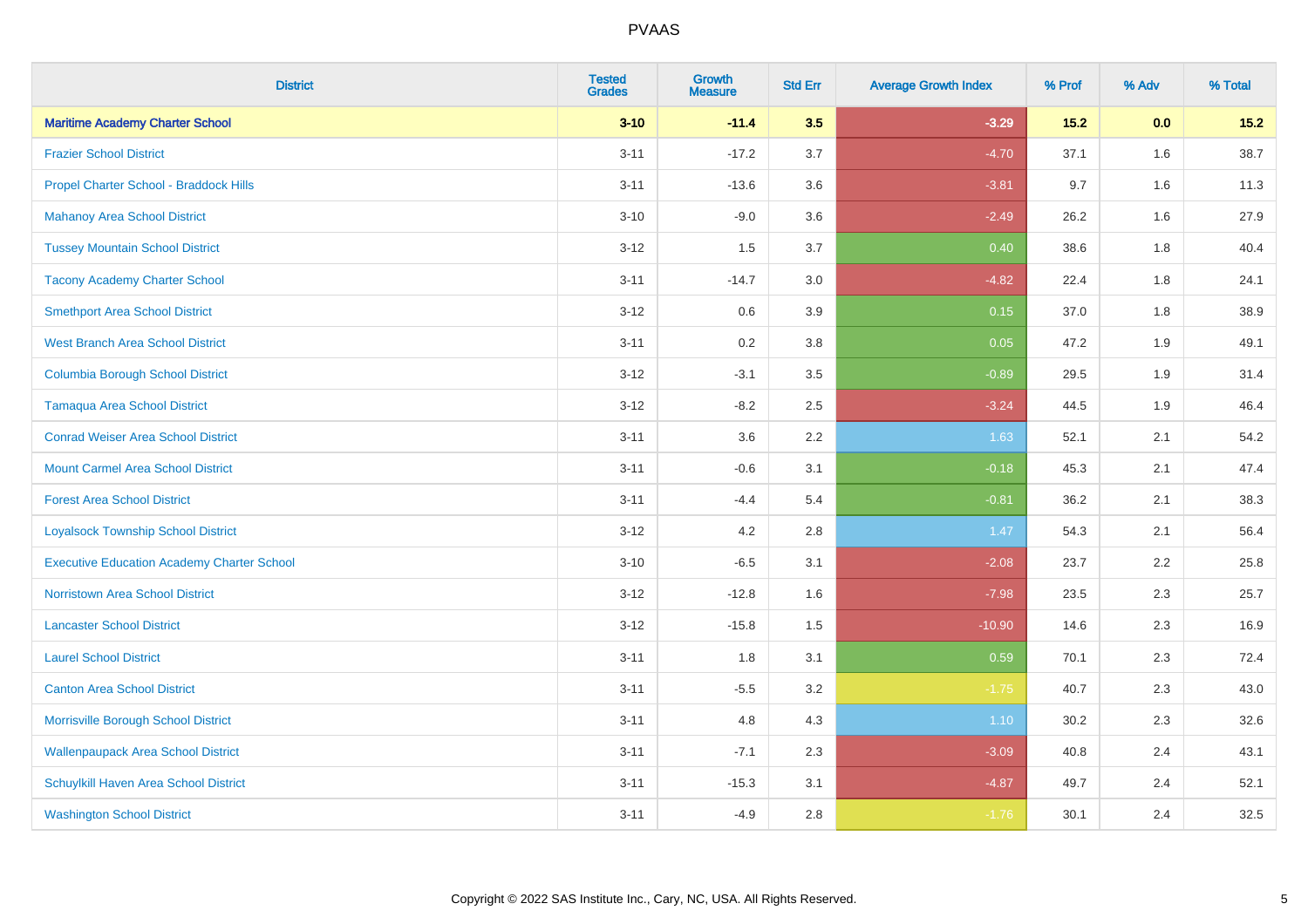| <b>District</b>                            | <b>Tested</b><br><b>Grades</b> | <b>Growth</b><br><b>Measure</b> | <b>Std Err</b> | <b>Average Growth Index</b> | % Prof | % Adv | % Total |
|--------------------------------------------|--------------------------------|---------------------------------|----------------|-----------------------------|--------|-------|---------|
| <b>Maritime Academy Charter School</b>     | $3 - 10$                       | $-11.4$                         | 3.5            | $-3.29$                     | $15.2$ | 0.0   | $15.2$  |
| <b>Reading School District</b>             | $3 - 11$                       | 10.1                            | 1.4            | 7.25                        | 24.7   | 2.4   | 27.2    |
| <b>Dauphin County Technical School</b>     | $9 - 11$                       | $-45.5$                         | 2.6            | $-17.72$                    | 14.4   | 2.5   | 16.9    |
| Southern Huntingdon County School District | $3 - 11$                       | $-12.9$                         | 3.2            | $-3.98$                     | 32.5   | 2.5   | 35.0    |
| <b>New Foundations Charter School</b>      | $3 - 11$                       | 5.4                             | 2.2            | 2.41                        | 47.2   | 2.5   | 49.8    |
| <b>Sullivan County School District</b>     | $3 - 10$                       | $-4.0$                          | 4.4            | $-0.90$                     | 66.7   | 2.6   | 69.2    |
| <b>Lebanon School District</b>             | $3 - 11$                       | $-1.6$                          | 1.9            | $-0.80$                     | 24.4   | 2.6   | 27.0    |
| Philipsburg-Osceola Area School District   | $3 - 11$                       | $-24.8$                         | 3.3            | $-7.43$                     | 19.7   | 2.6   | 22.4    |
| <b>Achievement House Charter School</b>    | $7 - 11$                       | $-0.7$                          | 4.0            | $-0.17$                     | 32.5   | 2.6   | 35.1    |
| <b>Muhlenberg School District</b>          | $3 - 10$                       | 4.0                             | 1.9            | 2.10                        | 34.2   | 2.6   | 36.8    |
| <b>Carbondale Area School District</b>     | $3 - 10$                       | 7.4                             | 3.3            | 2.25                        | 56.6   | 2.6   | 59.2    |
| <b>Allentown City School District</b>      | $3 - 12$                       | 5.3                             | 1.4            | 3.88                        | 25.3   | 2.7   | 28.0    |
| <b>Exeter Township School District</b>     | $3 - 11$                       | $-10.4$                         | 1.9            | $-5.44$                     | 50.6   | 2.7   | 53.3    |
| <b>Tulpehocken Area School District</b>    | $3 - 12$                       | $-13.7$                         | 2.8            | $-4.81$                     | 36.7   | 2.8   | 39.4    |
| <b>West Middlesex Area School District</b> | $3 - 10$                       | $-8.4$                          | $3.8\,$        | $-2.21$                     | 34.9   | 2.8   | 37.6    |
| <b>Central Greene School District</b>      | $3 - 11$                       | $-1.6$                          | 2.8            | $-0.55$                     | 54.2   | 2.8   | 57.0    |
| <b>Monessen City School District</b>       | $3 - 10$                       | 8.3                             | 4.5            | 1.85                        | 42.9   | 2.9   | 45.7    |
| Juniata County School District             | $3 - 12$                       | $-4.9$                          | 2.1            | $-2.26$                     | 38.5   | 2.9   | 41.4    |
| Philadelphia Academy Charter School        | $3 - 11$                       | $-8.9$                          | 2.9            | $-3.04$                     | 50.5   | 2.9   | 53.4    |
| <b>Northwestern School District</b>        | $3 - 11$                       | $-24.9$                         | 3.5            | $-7.13$                     | 42.6   | 2.9   | 45.6    |
| <b>Erie City School District</b>           | $3 - 12$                       | $-14.5$                         | 1.6            | $-9.26$                     | 25.4   | 3.0   | 28.4    |
| Northern Lebanon School District           | $3 - 11$                       | 0.4                             | 2.5            | 0.15                        | 28.0   | 3.0   | 31.0    |
| <b>William Penn School District</b>        | $3 - 12$                       | 8.3                             | 2.1            | 3.99                        | 35.6   | 3.0   | 38.7    |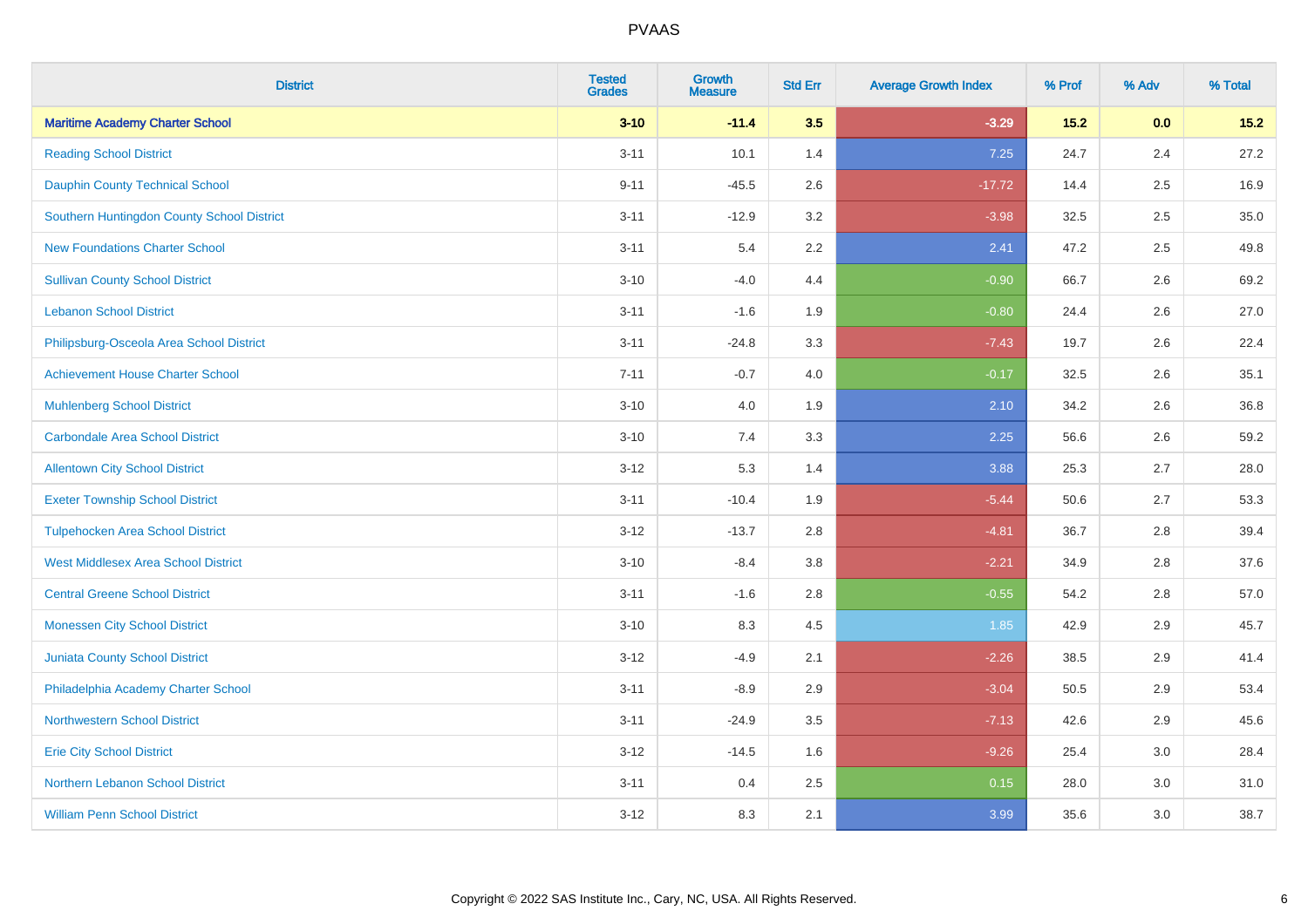| <b>District</b>                                 | <b>Tested</b><br><b>Grades</b> | <b>Growth</b><br><b>Measure</b> | <b>Std Err</b> | <b>Average Growth Index</b> | % Prof | % Adv   | % Total |
|-------------------------------------------------|--------------------------------|---------------------------------|----------------|-----------------------------|--------|---------|---------|
| <b>Maritime Academy Charter School</b>          | $3 - 10$                       | $-11.4$                         | 3.5            | $-3.29$                     | $15.2$ | 0.0     | $15.2$  |
| <b>Wyoming Valley West School District</b>      | $3 - 11$                       | $-2.2$                          | 2.4            | $-0.91$                     | 49.4   | $3.0\,$ | 52.4    |
| <b>City CHS</b>                                 | $10 - 11$                      | 13.6                            | 2.7            | 5.12                        | 45.8   | 3.0     | 48.8    |
| <b>Blue Ridge School District</b>               | $3 - 11$                       | $-0.5$                          | 3.6            | $-0.12$                     | 44.6   | 3.1     | 47.7    |
| <b>Mcguffey School District</b>                 | $3 - 11$                       | 2.1                             | 2.6            | 0.81                        | 57.7   | 3.1     | 60.8    |
| <b>Penns Manor Area School District</b>         | $3 - 12$                       | $-17.0$                         | 3.7            | $-4.52$                     | 29.7   | 3.1     | 32.8    |
| <b>Clearfield Area School District</b>          | $3 - 10$                       | $-9.4$                          | 2.6            | $-3.56$                     | 43.0   | 3.1     | 46.1    |
| Pennsylvania Distance Learning Charter School   | $3 - 12$                       | 9.3                             | 4.2            | 2.22                        | 42.2   | 3.1     | 45.3    |
| <b>Union City Area School District</b>          | $3 - 12$                       | $-10.2$                         | 3.6            | $-2.87$                     | 42.9   | 3.2     | 46.0    |
| <b>Shamokin Area School District</b>            | $3 - 11$                       | $-7.7$                          | 4.8            | $-1.60$                     | 38.1   | 3.2     | 41.3    |
| <b>Lakeview School District</b>                 | $3 - 11$                       | $-0.9$                          | 3.7            | $-0.24$                     | 60.3   | 3.2     | 63.5    |
| <b>Penn-Delco School District</b>               | $3 - 11$                       | $-6.8$                          | 1.9            | $-3.51$                     | 46.6   | 3.2     | 49.8    |
| <b>Bucks County Technical High School</b>       | $9 - 10$                       | $-12.0$                         | 2.5            | $-4.84$                     | 35.9   | 3.2     | 39.2    |
| <b>Minersville Area School District</b>         | $3 - 11$                       | $-14.4$                         | 3.7            | $-3.90$                     | 39.3   | 3.3     | 42.6    |
| <b>Elk Lake School District</b>                 | $3 - 11$                       | $-4.0$                          | 3.3            | $-1.23$                     | 46.2   | 3.3     | 49.4    |
| Mastery Charter School - Shoemaker Campus       | $7 - 10$                       | 4.1                             | 3.0            | 1.34                        | 20.9   | 3.3     | 24.2    |
| <b>Allegheny-Clarion Valley School District</b> | $3 - 10$                       | 7.8                             | 4.7            | 1.65                        | 53.3   | 3.3     | 56.7    |
| <b>Northeast Bradford School District</b>       | $3 - 10$                       | $-3.1$                          | 4.0            | $-0.78$                     | 33.9   | 3.4     | 37.3    |
| <b>MaST Community Charter School II</b>         | $3 - 10$                       | 4.4                             | 3.2            | 1.37                        | 28.4   | 3.4     | 31.8    |
| <b>Mount Union Area School District</b>         | $3 - 10$                       | $-6.1$                          | 3.1            | $-1.97$                     | 32.2   | 3.4     | 35.6    |
| <b>Juniata Valley School District</b>           | $3 - 11$                       | $-3.9$                          | 3.5            | $-1.10$                     | 44.4   | 3.5     | 47.8    |
| <b>Big Beaver Falls Area School District</b>    | $3 - 11$                       | $-3.9$                          | 3.3            | $-1.18$                     | 34.1   | 3.5     | 37.6    |
| <b>Scranton School District</b>                 | $3 - 12$                       | $-2.9$                          | 2.4            | $-1.22$                     | 45.6   | 3.6     | 49.1    |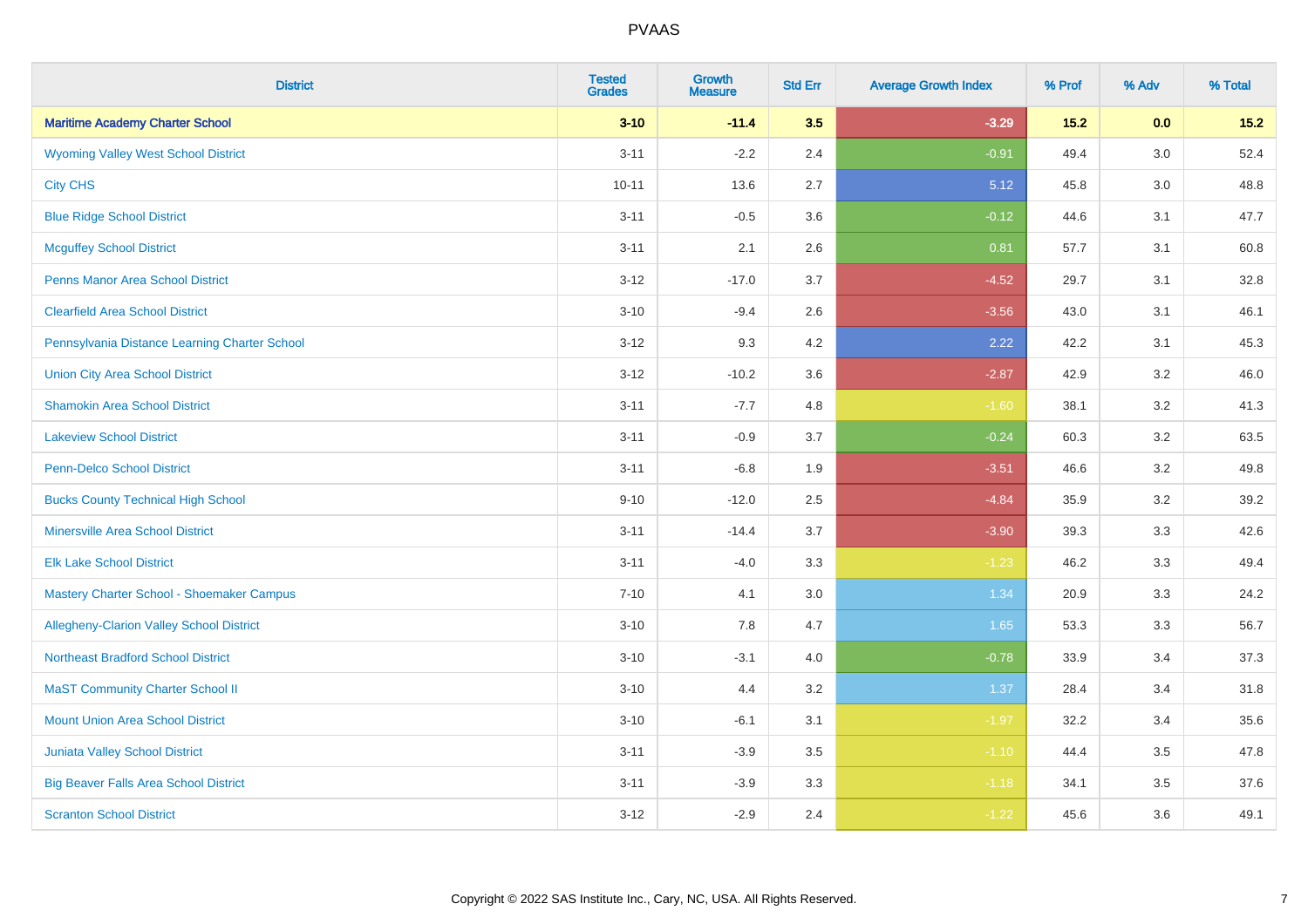| <b>District</b>                                | <b>Tested</b><br><b>Grades</b> | <b>Growth</b><br><b>Measure</b> | <b>Std Err</b> | <b>Average Growth Index</b> | % Prof | % Adv   | % Total |
|------------------------------------------------|--------------------------------|---------------------------------|----------------|-----------------------------|--------|---------|---------|
| <b>Maritime Academy Charter School</b>         | $3 - 10$                       | $-11.4$                         | 3.5            | $-3.29$                     | 15.2   | 0.0     | 15.2    |
| <b>Springfield Township School District</b>    | $3 - 11$                       | $-18.9$                         | 3.2            | $-5.88$                     | 62.6   | $3.6\,$ | 66.3    |
| <b>Woodland Hills School District</b>          | $3 - 12$                       | 3.2                             | 2.6            | 1.22                        | 31.4   | 3.6     | 35.0    |
| <b>Bristol Township School District</b>        | $3 - 11$                       | $-13.9$                         | 2.0            | $-7.05$                     | 31.0   | 3.7     | 34.7    |
| <b>Lakeland School District</b>                | $3 - 11$                       | 1.1                             | 2.8            | 0.38                        | 48.6   | 3.7     | 52.3    |
| <b>Highlands School District</b>               | $3 - 11$                       | $-7.4$                          | 2.7            | $-2.76$                     | 44.4   | 3.7     | 48.2    |
| New Kensington-Arnold School District          | $3 - 11$                       | $-0.4$                          | 3.8            | $-0.10$                     | 40.7   | 3.7     | 44.4    |
| <b>Muncy School District</b>                   | $3 - 11$                       | $-8.1$                          | 3.7            | $-2.21$                     | 42.0   | 3.8     | 45.8    |
| <b>Fairfield Area School District</b>          | $3 - 11$                       | $-5.6$                          | 3.4            | $-1.66$                     | 57.9   | 4.0     | 61.8    |
| Mifflinburg Area School District               | $3 - 11$                       | $-15.8$                         | 2.5            | $-6.30$                     | 42.4   | 4.0     | 46.4    |
| <b>Easton Area School District</b>             | $3 - 12$                       | $-4.1$                          | 1.4            | $-2.91$                     | 39.9   | 4.0     | 43.9    |
| <b>Upper Moreland Township School District</b> | $3 - 11$                       | $-5.0$                          | 2.2            | $-2.31$                     | 57.9   | 4.0     | 61.9    |
| <b>Yough School District</b>                   | $3 - 10$                       | $-6.6$                          | 2.7            | $-2.43$                     | 50.8   | 4.0     | 54.8    |
| Southern Columbia Area School District         | $3 - 11$                       | $-14.6$                         | 3.0            | $-4.92$                     | 55.0   | 4.0     | 59.0    |
| <b>Hopewell Area School District</b>           | $3 - 11$                       | 2.6                             | 2.7            | 0.97                        | 58.4   | 4.0     | 62.4    |
| <b>Elizabeth Forward School District</b>       | $3 - 11$                       | $-8.4$                          | 2.4            | $-3.41$                     | 51.7   | 4.0     | 55.7    |
| <b>Curwensville Area School District</b>       | $3 - 11$                       | $-27.9$                         | 4.1            | $-6.72$                     | 42.5   | 4.1     | 46.6    |
| <b>Freedom Area School District</b>            | $3 - 11$                       | $-7.1$                          | 3.0            | $-2.37$                     | 43.8   | 4.2     | 47.9    |
| Jefferson-Morgan School District               | $3 - 10$                       | $-9.9$                          | 4.2            | $-2.35$                     | 43.8   | 4.2     | 47.9    |
| <b>Stroudsburg Area School District</b>        | $3 - 11$                       | $5.5\,$                         | 1.9            | 2.88                        | 48.1   | 4.2     | 52.3    |
| <b>Coatesville Area School District</b>        | $3 - 11$                       | $-4.4$                          | 1.7            | $-2.62$                     | 36.3   | 4.2     | 40.5    |
| <b>East Lycoming School District</b>           | $3 - 11$                       | $-6.0$                          | 2.7            | $-2.24$                     | 48.3   | 4.2     | 52.5    |
| <b>New Castle Area School District</b>         | $3 - 12$                       | $-6.4$                          | 2.4            | $-2.66$                     | 32.5   | 4.3     | 36.8    |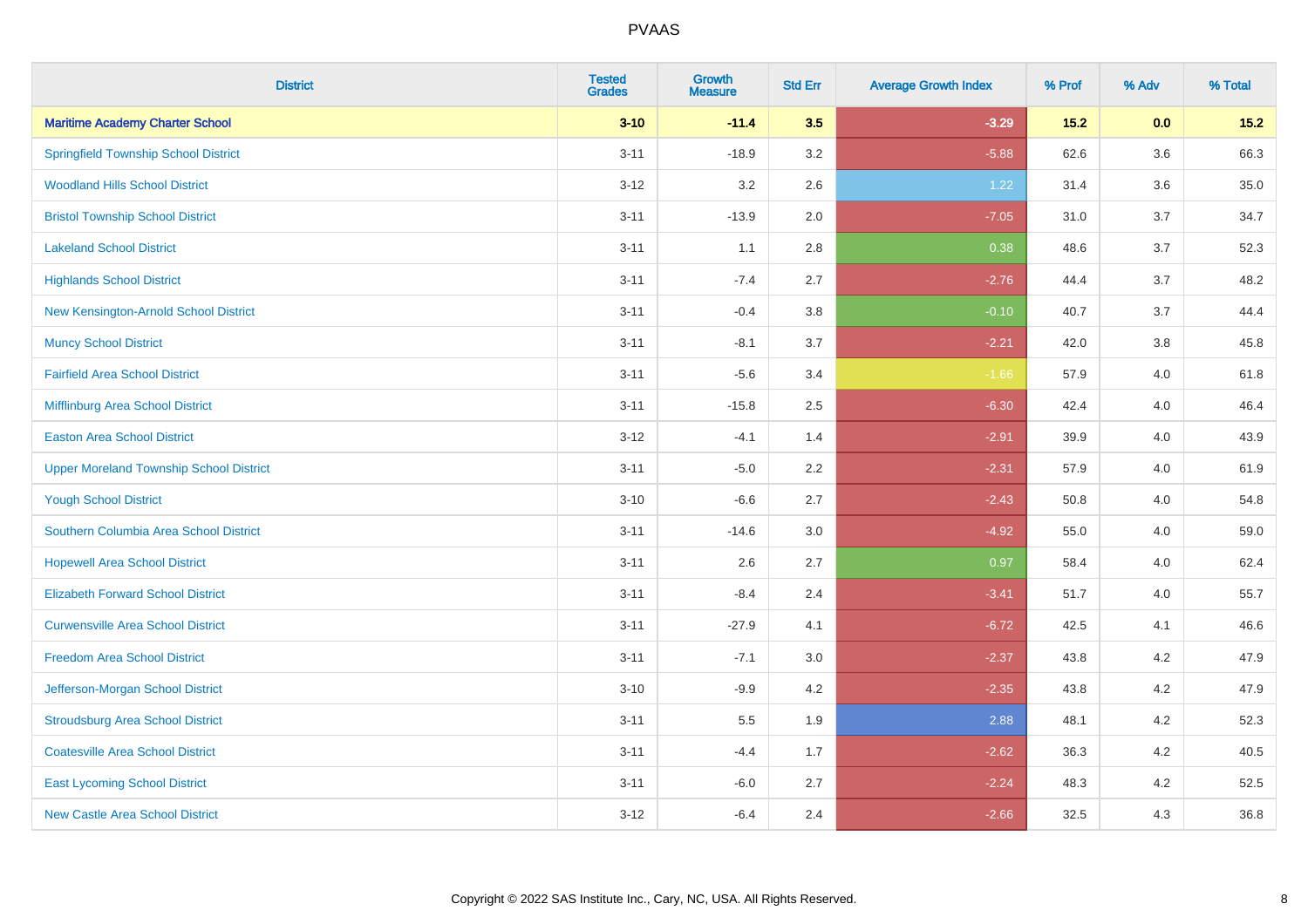| <b>District</b>                           | <b>Tested</b><br><b>Grades</b> | <b>Growth</b><br><b>Measure</b> | <b>Std Err</b> | <b>Average Growth Index</b> | % Prof | % Adv | % Total |
|-------------------------------------------|--------------------------------|---------------------------------|----------------|-----------------------------|--------|-------|---------|
| <b>Maritime Academy Charter School</b>    | $3 - 10$                       | $-11.4$                         | 3.5            | $-3.29$                     | $15.2$ | 0.0   | $15.2$  |
| <b>Panther Valley School District</b>     | $3 - 12$                       | $-0.6$                          | 3.3            | $-0.19$                     | 47.9   | $4.3$ | 52.1    |
| <b>Tri-Valley School District</b>         | $3 - 10$                       | $-6.4$                          | 4.1            | $-1.57$                     | 37.0   | 4.4   | 41.3    |
| <b>Galeton Area School District</b>       | $3 - 11$                       | 2.2                             | 5.3            | 0.42                        | 41.3   | 4.4   | 45.6    |
| <b>West York Area School District</b>     | $3 - 12$                       | 3.2                             | 2.3            | 1.38                        | 53.8   | 4.4   | 58.2    |
| <b>Franklin Area School District</b>      | $3 - 11$                       | 6.6                             | 2.8            | 2.34                        | 48.2   | 4.5   | 52.7    |
| <b>Chartiers-Houston School District</b>  | $3 - 10$                       | $-8.6$                          | 3.5            | $-2.41$                     | 59.7   | 4.5   | 64.2    |
| South Williamsport Area School District   | $3 - 10$                       | $-5.7$                          | 2.5            | $-2.30$                     | 45.5   | 4.5   | 50.0    |
| <b>Mckeesport Area School District</b>    | $3 - 12$                       | 9.0                             | 2.4            | 3.72                        | 31.0   | 4.5   | 35.5    |
| <b>Solanco School District</b>            | $3 - 11$                       | $-11.0$                         | 2.0            | $-5.55$                     | 41.6   | 4.5   | 46.1    |
| <b>Reach Cyber Charter School</b>         | $3 - 11$                       | 8.1                             | 4.7            | 1.72                        | 42.4   | 4.6   | 47.0    |
| <b>Avonworth School District</b>          | $3 - 10$                       | $-12.6$                         | 3.1            | $-4.01$                     | 59.8   | 4.6   | 64.4    |
| Johnsonburg Area School District          | $3 - 11$                       | $-14.1$                         | 3.9            | $-3.62$                     | 54.0   | 4.6   | 58.6    |
| <b>Keystone Central School District</b>   | $3 - 11$                       | $-5.1$                          | 2.0            | $-2.46$                     | 44.7   | 4.6   | 49.4    |
| <b>Bangor Area School District</b>        | $3 - 12$                       | $-0.9$                          | 2.0            | $-0.43$                     | 44.3   | 4.7   | 49.0    |
| <b>Titusville Area School District</b>    | $3 - 11$                       | $-13.2$                         | 2.6            | $-4.99$                     | 43.2   | 4.8   | 48.0    |
| Insight PA Cyber Charter School           | $3 - 11$                       | 0.7                             | 5.7            | 0.12                        | 50.0   | 4.8   | 54.8    |
| <b>Interboro School District</b>          | $3 - 12$                       | $-7.3$                          | 2.1            | $-3.43$                     | 46.6   | 4.8   | 51.4    |
| <b>Upper Dauphin Area School District</b> | $3 - 11$                       | $-6.3$                          | 3.2            | $-1.98$                     | 37.4   | 4.8   | 42.2    |
| <b>Greensburg Salem School District</b>   | $3 - 11$                       | $-4.4$                          | 2.4            | $-1.88$                     | 47.6   | 4.9   | 52.4    |
| <b>General Mclane School District</b>     | $3 - 11$                       | 3.1                             | 2.9            | 1.07                        | 62.3   | 4.9   | 67.2    |
| <b>Redbank Valley School District</b>     | $3 - 11$                       | $-9.5$                          | 3.4            | $-2.77$                     | 31.5   | 4.9   | 36.4    |
| <b>Palmerton Area School District</b>     | $3 - 11$                       | $-1.2$                          | 3.0            | $-0.39$                     | 57.4   | 5.0   | 62.4    |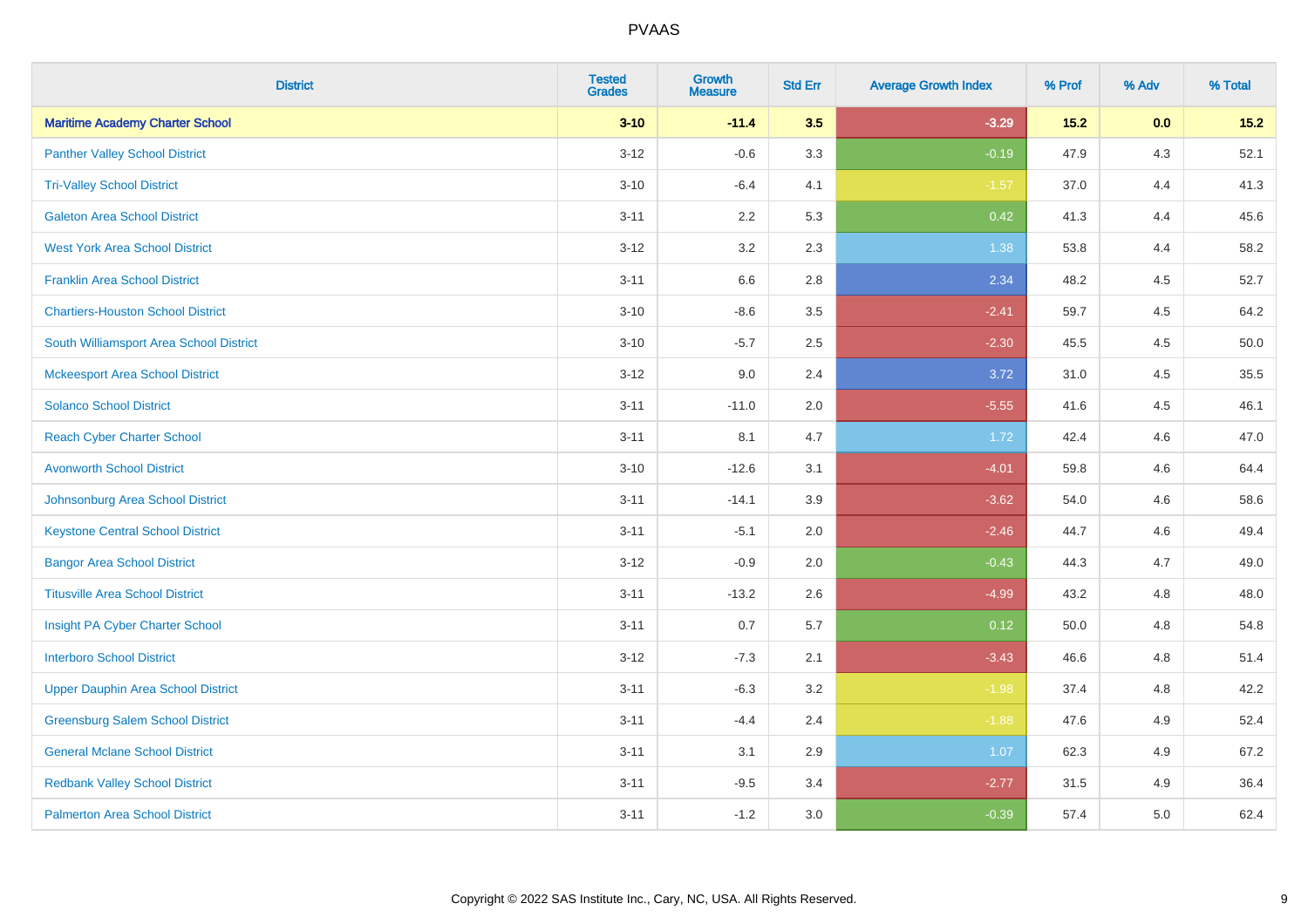| <b>District</b>                               | <b>Tested</b><br><b>Grades</b> | <b>Growth</b><br><b>Measure</b> | <b>Std Err</b> | <b>Average Growth Index</b> | % Prof | % Adv   | % Total |
|-----------------------------------------------|--------------------------------|---------------------------------|----------------|-----------------------------|--------|---------|---------|
| <b>Maritime Academy Charter School</b>        | $3 - 10$                       | $-11.4$                         | 3.5            | $-3.29$                     | $15.2$ | 0.0     | $15.2$  |
| Pennsylvania Cyber Charter School             | $3 - 11$                       | 11.6                            | $1.5\,$        | 7.54                        | 46.3   | $5.0\,$ | 51.3    |
| Pocono Mountain School District               | $3 - 12$                       | 6.8                             | 1.5            | 4.62                        | 45.8   | 5.0     | 50.7    |
| <b>Roberto Clemente Charter School</b>        | $3 - 12$                       | 2.2                             | 4.9            | 0.45                        | 27.5   | 5.0     | 32.5    |
| <b>Shenandoah Valley School District</b>      | $3 - 11$                       | 9.7                             | 3.9            | 2.49                        | 28.3   | 5.0     | 33.3    |
| Lehigh Valley Academy Regional Charter School | $3 - 11$                       | 0.7                             | 2.3            | 0.32                        | 46.3   | 5.0     | 51.4    |
| North Schuylkill School District              | $3 - 11$                       | $-1.0$                          | 2.4            | $-0.42$                     | 41.8   | 5.1     | 46.8    |
| <b>Turkeyfoot Valley Area School District</b> | $3 - 12$                       | $-4.3$                          | 5.6            | $-0.76$                     | 22.0   | 5.1     | 27.1    |
| <b>Wilmington Area School District</b>        | $3 - 11$                       | 7.5                             | 3.0            | 2.48                        | 55.1   | 5.1     | 60.2    |
| <b>Northern Cambria School District</b>       | $3 - 11$                       | 10.0                            | 3.3            | 3.04                        | 47.4   | 5.1     | 52.6    |
| <b>Fort Cherry School District</b>            | $3 - 10$                       | $-5.9$                          | 3.8            | $-1.56$                     | 55.2   | 5.2     | 60.3    |
| <b>Sharon City School District</b>            | $3 - 11$                       | 4.9                             | 2.6            | 1.87                        | 48.2   | 5.3     | 53.4    |
| Middletown Area School District               | $3 - 11$                       | $-5.3$                          | 2.6            | $-2.05$                     | 46.4   | 5.3     | 51.7    |
| <b>Warren County School District</b>          | $3 - 11$                       | $-0.1$                          | 1.8            | $-0.06$                     | 37.2   | 5.3     | 42.6    |
| <b>Glendale School District</b>               | $3 - 10$                       | $-0.9$                          | 3.7            | $-0.24$                     | 50.0   | 5.4     | 55.4    |
| <b>Wilkes-Barre Area School District</b>      | $3 - 11$                       | 0.1                             | 3.2            | 0.02                        | 35.5   | 5.4     | 40.9    |
| <b>Purchase Line School District</b>          | $3 - 12$                       | 1.7                             | 3.5            | 0.47                        | 43.1   | 5.4     | 48.5    |
| <b>Benton Area School District</b>            | $3 - 10$                       | $-9.7$                          | 4.5            | $-2.18$                     | 43.2   | 5.4     | 48.6    |
| <b>Millville Area School District</b>         | $3 - 12$                       | $-0.9$                          | 4.7            | $-0.18$                     | 51.4   | 5.4     | 56.8    |
| <b>Pottsville Area School District</b>        | $3 - 12$                       | 4.4                             | 2.3            | 1.94                        | 44.8   | 5.4     | 50.2    |
| <b>Montrose Area School District</b>          | $3 - 10$                       | $-5.5$                          | 3.0            | $-1.82$                     | 46.7   | 5.4     | 52.2    |
| <b>Antietam School District</b>               | $3 - 10$                       | $-4.3$                          | 3.8            | $-1.13$                     | 36.4   | 5.4     | 41.8    |
| <b>Berwick Area School District</b>           | $3 - 11$                       | $-9.3$                          | 2.6            | $-3.59$                     | 42.1   | 5.5     | 47.6    |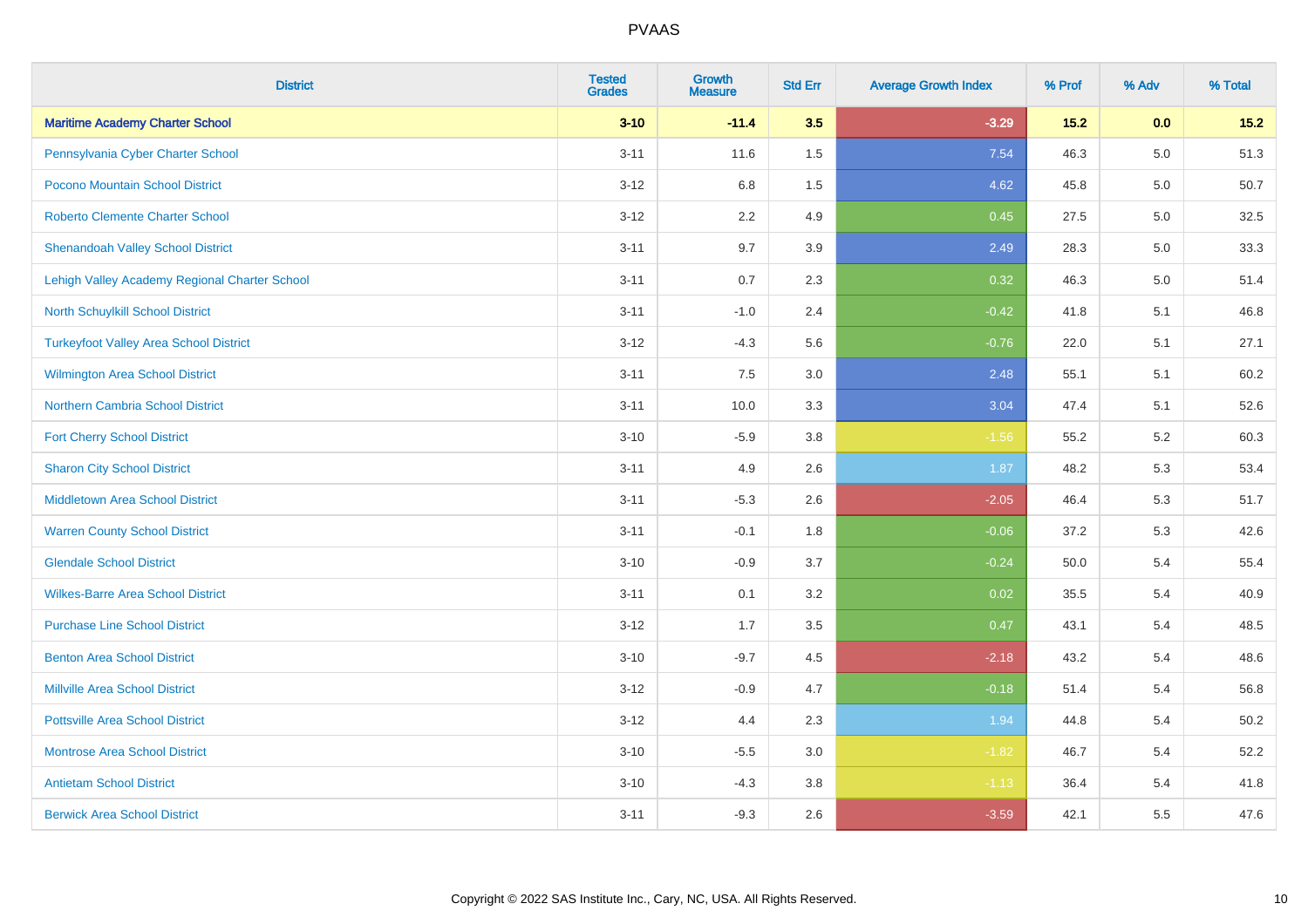| <b>District</b>                            | <b>Tested</b><br><b>Grades</b> | <b>Growth</b><br><b>Measure</b> | <b>Std Err</b> | <b>Average Growth Index</b> | % Prof | % Adv   | % Total |
|--------------------------------------------|--------------------------------|---------------------------------|----------------|-----------------------------|--------|---------|---------|
| <b>Maritime Academy Charter School</b>     | $3 - 10$                       | $-11.4$                         | 3.5            | $-3.29$                     | $15.2$ | 0.0     | $15.2$  |
| <b>Pleasant Valley School District</b>     | $3 - 11$                       | 3.1                             | 2.0            | 1.57                        | 57.2   | $5.5\,$ | 62.8    |
| <b>Punxsutawney Area School District</b>   | $3 - 11$                       | 4.2                             | 2.9            | 1.45                        | 55.0   | 5.5     | 60.6    |
| <b>Neshannock Township School District</b> | $3 - 10$                       | $-9.7$                          | 2.9            | $-3.34$                     | 62.4   | 5.6     | 67.9    |
| <b>Austin Area School District</b>         | $3 - 11$                       | $-5.7$                          | 6.4            | $-0.90$                     | 33.3   | 5.6     | 38.9    |
| <b>Conemaugh Valley School District</b>    | $3 - 12$                       | $-3.2$                          | 4.1            | $-0.78$                     | 48.2   | 5.6     | 53.7    |
| <b>York Co School Of Technology</b>        | $9 - 12$                       | $-3.8$                          | 1.7            | $-2.22$                     | 39.1   | 5.6     | 44.7    |
| Susquehanna Township School District       | $3 - 12$                       | $-5.8$                          | 2.7            | $-2.17$                     | 36.0   | 5.6     | 41.6    |
| <b>Lehighton Area School District</b>      | $3 - 11$                       | $-1.6$                          | 2.3            | $-0.70$                     | 51.1   | 5.6     | 56.7    |
| <b>Steel Valley School District</b>        | $3 - 11$                       | 6.5                             | 3.4            | 1.89                        | 50.7   | 5.6     | 56.3    |
| <b>Troy Area School District</b>           | $3 - 10$                       | $-4.3$                          | 3.4            | $-1.26$                     | 43.2   | 5.7     | 48.9    |
| <b>Hanover Area School District</b>        | $3 - 11$                       | 2.2                             | 4.6            | 0.48                        | 42.9   | 5.7     | 48.6    |
| Mastery Charter School - Hardy Williams    | $3 - 11$                       | 11.4                            | 3.4            | 3.33                        | 44.3   | 5.7     | 50.0    |
| New Brighton Area School District          | $3 - 11$                       | 4.6                             | 3.1            | 1.47                        | 60.9   | 5.8     | 66.7    |
| <b>Chestnut Ridge School District</b>      | $3 - 12$                       | $-3.4$                          | 2.9            | $-1.17$                     | 46.6   | 5.8     | 52.4    |
| Oil City Area School District              | $3 - 11$                       | $-2.9$                          | 2.6            | $-1.08$                     | 44.4   | 5.8     | 50.2    |
| <b>Uniontown Area School District</b>      | $3 - 11$                       | 6.0                             | 3.2            | 1.87                        | 62.4   | 5.9     | 68.2    |
| <b>North Star School District</b>          | $3 - 11$                       | $-8.7$                          | 3.5            | $-2.51$                     | 47.8   | 6.0     | 53.7    |
| <b>Cambria Heights School District</b>     | $3 - 10$                       | $-4.1$                          | 3.1            | $-1.32$                     | 51.0   | 6.0     | 57.0    |
| <b>Corry Area School District</b>          | $3 - 11$                       | $-5.3$                          | 2.6            | $-2.03$                     | 38.5   | 6.0     | 44.5    |
| <b>Dover Area School District</b>          | $3 - 12$                       | 6.0                             | 2.1            | 2.94                        | 52.2   | 6.0     | 58.2    |
| <b>Southeastern Greene School District</b> | $3 - 10$                       | 3.3                             | 4.6            | 0.72                        | 57.6   | 6.1     | 63.6    |
| <b>Armstrong School District</b>           | $3 - 11$                       | 2.6                             | 1.7            | 1.53                        | 51.5   | 6.1     | 57.6    |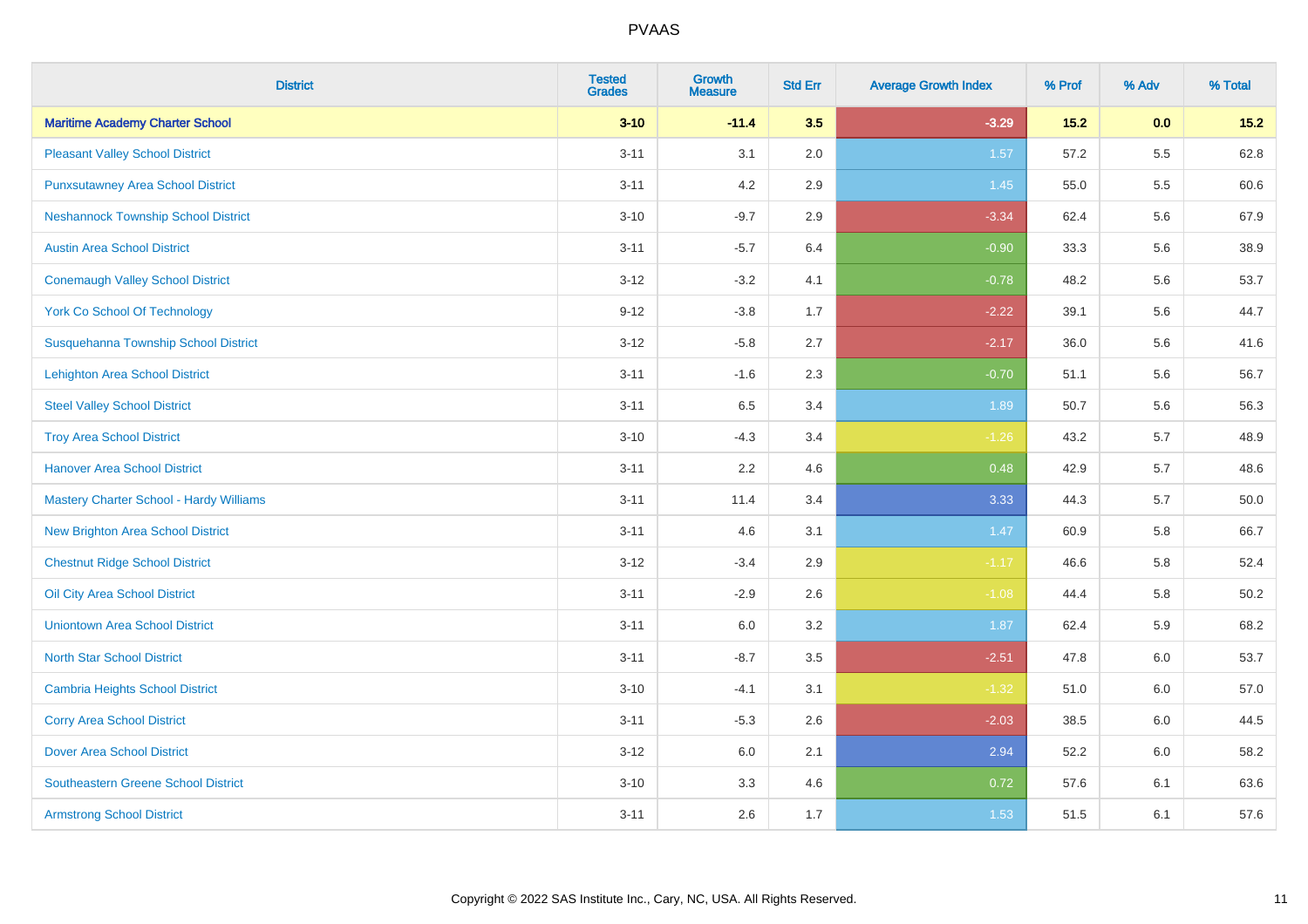| <b>District</b>                               | <b>Tested</b><br><b>Grades</b> | <b>Growth</b><br><b>Measure</b> | <b>Std Err</b> | <b>Average Growth Index</b> | % Prof | % Adv   | % Total |
|-----------------------------------------------|--------------------------------|---------------------------------|----------------|-----------------------------|--------|---------|---------|
| <b>Maritime Academy Charter School</b>        | $3 - 10$                       | $-11.4$                         | 3.5            | $-3.29$                     | $15.2$ | 0.0     | $15.2$  |
| <b>Valley Grove School District</b>           | $3 - 10$                       | $-3.7$                          | 3.7            | $-1.01$                     | 51.2   | 6.1     | 57.3    |
| <b>Shikellamy School District</b>             | $3 - 10$                       | $-22.3$                         | 2.5            | $-8.92$                     | 33.3   | 6.1     | 39.5    |
| <b>Brentwood Borough School District</b>      | $3 - 11$                       | $-5.3$                          | 3.0            | $-1.72$                     | 52.0   | 6.1     | 58.2    |
| <b>Brownsville Area School District</b>       | $3 - 12$                       | $-7.2$                          | 3.9            | $-1.83$                     | 34.4   | 6.1     | 40.5    |
| <b>Otto-Eldred School District</b>            | $3 - 11$                       | $-0.7$                          | 4.2            | $-0.15$                     | 56.2   | 6.2     | 62.5    |
| <b>Moniteau School District</b>               | $3 - 11$                       | $-11.8$                         | 3.3            | $-3.56$                     | 50.0   | 6.3     | 56.3    |
| <b>Carlisle Area School District</b>          | $3 - 11$                       | $-5.3$                          | 1.9            | $-2.81$                     | 54.0   | 6.3     | 60.3    |
| <b>Rose Tree Media School District</b>        | $3 - 10$                       | $-25.6$                         | 2.4            | $-10.76$                    | 54.8   | 6.4     | 61.2    |
| Southern Tioga School District                | $3 - 11$                       | $-11.5$                         | 2.7            | $-4.25$                     | 47.8   | 6.4     | 54.3    |
| <b>Keystone School District</b>               | $3 - 11$                       | 3.1                             | 3.3            | 0.94                        | 50.6   | 6.5     | 57.1    |
| <b>Western Beaver County School District</b>  | $3 - 11$                       | $-7.8$                          | 4.2            | $-1.87$                     | 56.5   | 6.5     | 63.0    |
| <b>Chichester School District</b>             | $3 - 11$                       | $-2.7$                          | 2.3            | $-1.17$                     | 44.6   | $6.6\,$ | 51.2    |
| <b>Towanda Area School District</b>           | $3 - 11$                       | 4.0                             | 2.8            | 1.44                        | 39.4   | 6.6     | 46.0    |
| <b>Salisbury Township School District</b>     | $3 - 11$                       | 6.3                             | 3.6            | 1.77                        | 46.2   | 6.6     | 52.8    |
| <b>United School District</b>                 | $3 - 11$                       | 2.1                             | 3.4            | 0.63                        | 60.3   | $6.6\,$ | 66.9    |
| <b>South Eastern School District</b>          | $3 - 11$                       | 0.9                             | 2.4            | 0.39                        | 54.8   | 6.6     | 61.4    |
| <b>Agora Cyber Charter School</b>             | $3 - 11$                       | 5.8                             | 2.6            | 2.28                        | 42.8   | 6.6     | 49.4    |
| <b>Upper Darby School District</b>            | $3 - 12$                       | 6.9                             | 1.5            | 4.62                        | 45.0   | 6.7     | 51.7    |
| <b>Palisades School District</b>              | $3 - 11$                       | $-8.7$                          | 2.8            | $-3.06$                     | 53.8   | 6.7     | 60.5    |
| <b>Mifflin County School District</b>         | $3 - 11$                       | 9.1                             | 1.7            | 5.49                        | 47.1   | 6.7     | 53.8    |
| South Side Area School District               | $3 - 11$                       | $-1.6$                          | 3.3            | $-0.48$                     | 50.0   | 6.8     | 56.8    |
| <b>Clarion-Limestone Area School District</b> | $3 - 12$                       | $-2.5$                          | 4.1            | $-0.60$                     | 56.8   | 6.8     | 63.6    |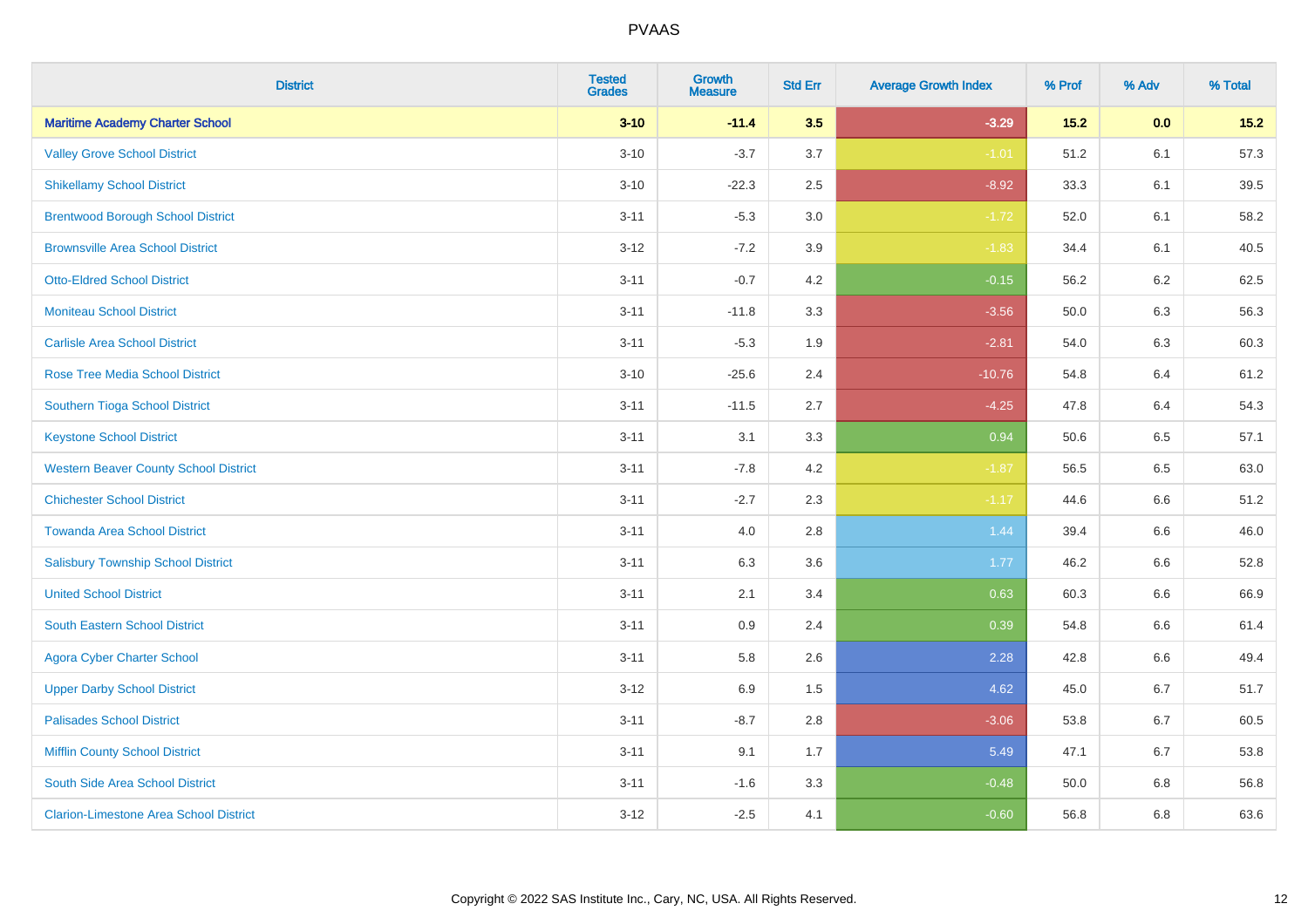| <b>District</b>                              | <b>Tested</b><br><b>Grades</b> | <b>Growth</b><br><b>Measure</b> | <b>Std Err</b> | <b>Average Growth Index</b> | % Prof | % Adv   | % Total |
|----------------------------------------------|--------------------------------|---------------------------------|----------------|-----------------------------|--------|---------|---------|
| <b>Maritime Academy Charter School</b>       | $3 - 10$                       | $-11.4$                         | 3.5            | $-3.29$                     | $15.2$ | 0.0     | $15.2$  |
| <b>Waynesboro Area School District</b>       | $3 - 12$                       | $-6.1$                          | 1.9            | $-3.20$                     | 50.0   | $6.8\,$ | 56.8    |
| <b>Bermudian Springs School District</b>     | $3 - 11$                       | $-5.5$                          | 2.9            | $-1.94$                     | 56.4   | 6.8     | 63.2    |
| <b>Susquehanna Community School District</b> | $3 - 11$                       | $-2.8$                          | 4.2            | $-0.66$                     | 49.4   | $6.9\,$ | 56.3    |
| <b>Greenville Area School District</b>       | $3 - 11$                       | 0.7                             | 2.9            | 0.26                        | 53.4   | 6.9     | 60.3    |
| <b>Milton Area School District</b>           | $3 - 11$                       | $-8.7$                          | 2.5            | $-3.52$                     | 45.4   | $6.9\,$ | 52.3    |
| Meyersdale Area School District              | $3 - 11$                       | 4.2                             | 4.0            | 1.07                        | 43.1   | 6.9     | 50.0    |
| <b>Blairsville-Saltsburg School District</b> | $3 - 11$                       | $-8.0$                          | 3.0            | $-2.68$                     | 37.3   | 7.0     | 44.3    |
| <b>Union School District</b>                 | $3 - 12$                       | 2.3                             | 4.2            | 0.54                        | 32.6   | 7.0     | 39.5    |
| Philadelphia City School District            | $3 - 12$                       | 7.5                             | 0.6            | 12.64                       | 38.4   | 7.0     | 45.4    |
| <b>Reynolds School District</b>              | $3 - 10$                       | 0.5                             | 3.4            | 0.16                        | 52.1   | 7.0     | 59.2    |
| <b>Penncrest School District</b>             | $3 - 11$                       | 5.7                             | 2.2            | 2.57                        | 47.2   | 7.1     | 54.3    |
| <b>Old Forge School District</b>             | $3 - 12$                       | $-5.9$                          | 3.4            | $-1.73$                     | 52.9   | 7.1     | 60.0    |
| <b>Twin Valley School District</b>           | $3 - 12$                       | $-3.6$                          | 2.1            | $-1.69$                     | 49.6   | 7.1     | 56.8    |
| <b>Governor Mifflin School District</b>      | $3 - 11$                       | 4.1                             | 1.8            | 2.33                        | 42.5   | 7.2     | 49.7    |
| <b>Southmoreland School District</b>         | $3 - 11$                       | $-8.3$                          | 3.6            | $-2.32$                     | 56.8   | 7.2     | 64.0    |
| <b>Dunmore School District</b>               | $3 - 11$                       | $-7.7$                          | 2.9            | $-2.62$                     | 34.0   | 7.2     | 41.2    |
| <b>Hatboro-Horsham School District</b>       | $3 - 11$                       | $-12.8$                         | 1.7            | $-7.47$                     | 45.6   | 7.2     | 52.8    |
| <b>Windber Area School District</b>          | $3 - 11$                       | $-7.2$                          | 3.2            | $-2.24$                     | 55.4   | 7.2     | 62.6    |
| <b>Northwest Area School District</b>        | $3 - 10$                       | $-10.0$                         | 3.8            | $-2.59$                     | 34.6   | 7.3     | 41.8    |
| <b>West Greene School District</b>           | $3 - 11$                       | $-4.5$                          | 4.3            | $-1.04$                     | 36.6   | 7.3     | 43.9    |
| <b>Whitehall-Coplay School District</b>      | $3 - 11$                       | 6.1                             | 1.8            | 3.45                        | 49.3   | 7.4     | 56.6    |
| <b>Charleroi School District</b>             | $3 - 11$                       | $-2.6$                          | 3.0            | $-0.86$                     | 55.7   | 7.4     | 63.1    |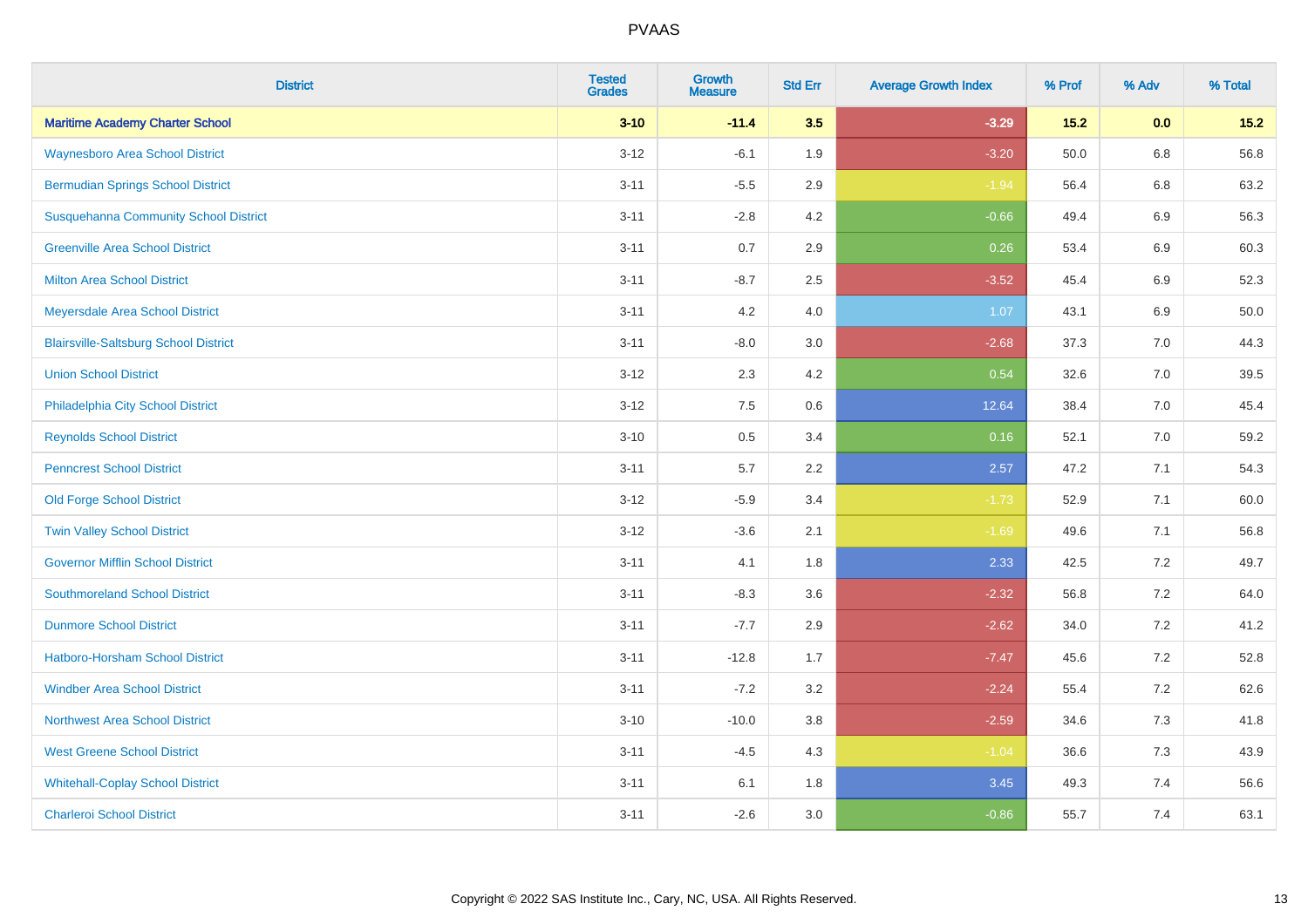| <b>District</b>                           | <b>Tested</b><br><b>Grades</b> | <b>Growth</b><br><b>Measure</b> | <b>Std Err</b> | <b>Average Growth Index</b> | % Prof | % Adv   | % Total |
|-------------------------------------------|--------------------------------|---------------------------------|----------------|-----------------------------|--------|---------|---------|
| <b>Maritime Academy Charter School</b>    | $3 - 10$                       | $-11.4$                         | 3.5            | $-3.29$                     | $15.2$ | 0.0     | $15.2$  |
| <b>Central Dauphin School District</b>    | $3 - 11$                       | 4.4                             | 1.3            | 3.32                        | 53.3   | 7.4     | 60.7    |
| Jim Thorpe Area School District           | $3 - 11$                       | $-5.8$                          | 2.7            | $-2.19$                     | 33.3   | 7.4     | 40.7    |
| <b>Millersburg Area School District</b>   | $3 - 11$                       | $6.2\,$                         | 3.8            | 1.63                        | 51.8   | 7.4     | 59.3    |
| <b>Conneaut School District</b>           | $3 - 12$                       | $-7.5$                          | 2.6            | $-2.91$                     | 38.4   | 7.4     | 45.8    |
| <b>Sayre Area School District</b>         | $3 - 11$                       | 11.2                            | 3.5            | 3.20                        | 52.2   | 7.5     | 59.7    |
| Jeannette City School District            | $3 - 11$                       | $-4.3$                          | 3.8            | $-1.13$                     | 46.7   | 7.5     | 54.2    |
| Catasauqua Area School District           | $3 - 12$                       | $-12.1$                         | 3.0            | $-4.00$                     | 36.8   | 7.6     | 44.3    |
| <b>Wattsburg Area School District</b>     | $3 - 11$                       | 6.5                             | 2.7            | 2.43                        | 42.7   | 7.6     | 50.3    |
| <b>Dallas School District</b>             | $3 - 11$                       | $-2.5$                          | 2.2            | $-1.12$                     | 54.9   | 7.6     | 62.4    |
| <b>Athens Area School District</b>        | $3 - 11$                       | 1.6                             | 2.5            | 0.64                        | 46.9   | 7.6     | 54.5    |
| <b>Pine Grove Area School District</b>    | $3 - 11$                       | $-7.7$                          | 2.9            | $-2.66$                     | 42.3   | 7.7     | 50.0    |
| Penn Cambria School District              | $3 - 11$                       | $-0.0$                          | 2.7            | $-0.01$                     | 61.5   | 7.7     | 69.2    |
| <b>Brockway Area School District</b>      | $3 - 11$                       | 0.6                             | 3.6            | 0.16                        | 49.2   | 7.7     | 56.9    |
| <b>Annville-Cleona School District</b>    | $3 - 12$                       | $-12.1$                         | 2.7            | $-4.46$                     | 34.9   | 7.8     | 42.6    |
| East Stroudsburg Area School District     | $3 - 11$                       | 0.1                             | 1.6            | 0.05                        | 45.8   | $7.8\,$ | 53.6    |
| <b>Connellsville Area School District</b> | $3 - 11$                       | 6.1                             | 2.0            | 3.05                        | 45.4   | 7.8     | 53.2    |
| <b>Iroquois School District</b>           | $3 - 11$                       | 13.1                            | 3.0            | 4.35                        | 48.2   | 7.8     | 56.0    |
| <b>Mid Valley School District</b>         | $3 - 10$                       | $-1.7$                          | 3.0            | $-0.55$                     | 45.1   | 7.8     | 52.9    |
| <b>Hazleton Area School District</b>      | $3 - 11$                       | 9.6                             | 1.4            | 6.77                        | 45.0   | 7.8     | 52.9    |
| Lake-Lehman School District               | $3 - 11$                       | 10.8                            | 2.7            | 3.93                        | 55.3   | 7.9     | 63.2    |
| <b>Ringgold School District</b>           | $3 - 11$                       | $-14.7$                         | 2.4            | $-6.04$                     | 41.5   | 7.9     | 49.4    |
| <b>Collegium Charter School</b>           | $3 - 10$                       | 5.9                             | 2.5            | 2.33                        | 38.1   | 7.9     | 46.0    |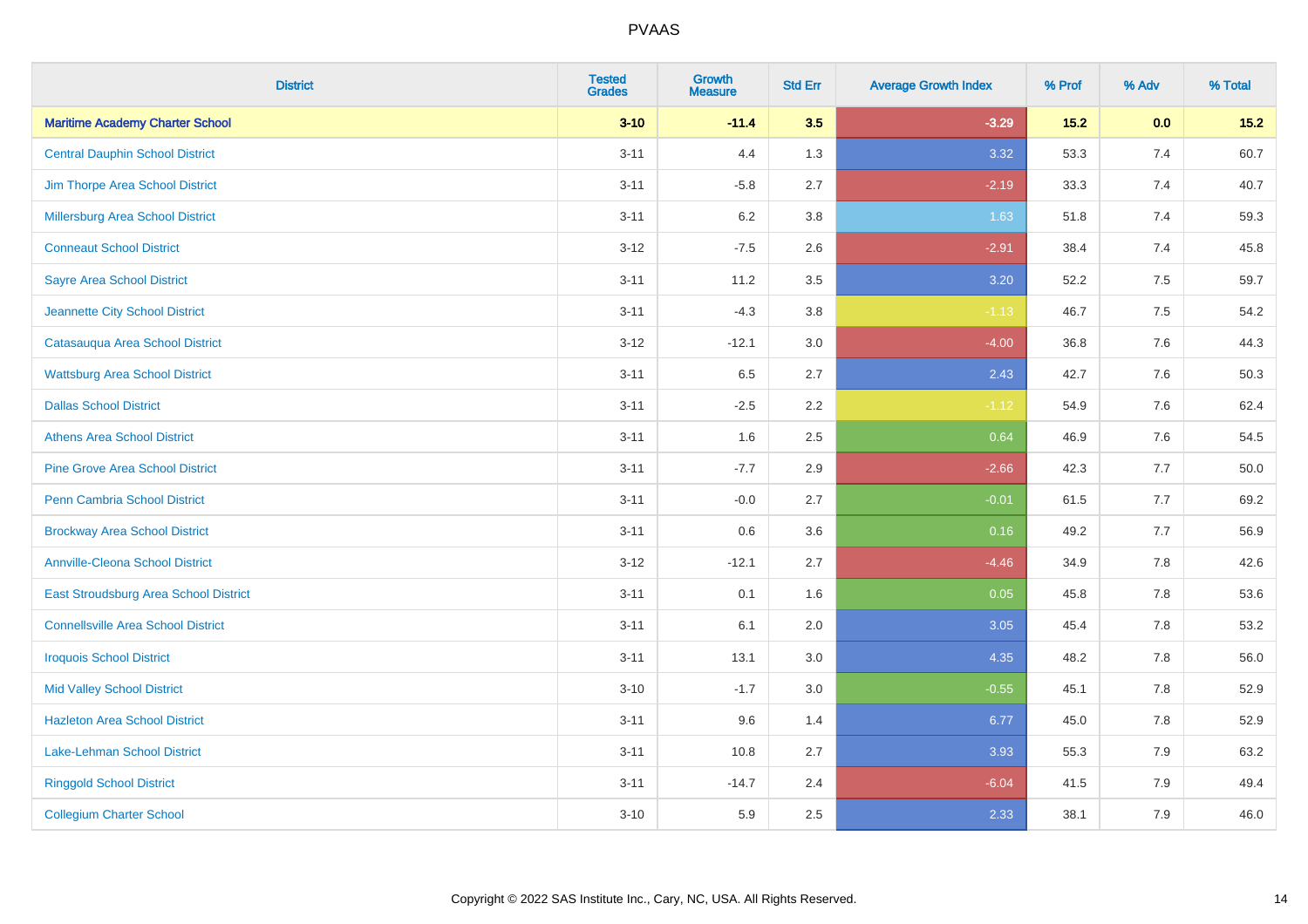| <b>District</b>                                | <b>Tested</b><br><b>Grades</b> | <b>Growth</b><br><b>Measure</b> | <b>Std Err</b> | <b>Average Growth Index</b> | % Prof | % Adv   | % Total |
|------------------------------------------------|--------------------------------|---------------------------------|----------------|-----------------------------|--------|---------|---------|
| <b>Maritime Academy Charter School</b>         | $3 - 10$                       | $-11.4$                         | 3.5            | $-3.29$                     | $15.2$ | 0.0     | $15.2$  |
| <b>Oxford Area School District</b>             | $3 - 11$                       | $-4.3$                          | 1.9            | $-2.26$                     | 41.3   | $8.0\,$ | 49.3    |
| <b>Mercer Area School District</b>             | $3 - 11$                       | $-0.2$                          | 3.3            | $-0.06$                     | 56.0   | 8.0     | 64.0    |
| <b>Pennridge School District</b>               | $3 - 10$                       | $-16.8$                         | 1.4            | $-11.59$                    | 46.8   | $8.0\,$ | 54.9    |
| <b>Fannett-Metal School District</b>           | $3 - 11$                       | $-3.4$                          | 5.1            | $-0.67$                     | 38.7   | 8.1     | 46.8    |
| <b>Warrior Run School District</b>             | $3 - 11$                       | 4.6                             | 3.0            | 1.51                        | 40.9   | 8.1     | 49.0    |
| <b>Tuscarora School District</b>               | $3 - 11$                       | $-0.6$                          | 2.3            | $-0.27$                     | 45.1   | 8.1     | 53.2    |
| <b>South Western School District</b>           | $3 - 12$                       | 3.9                             | 1.9            | 2.08                        | 60.2   | 8.1     | 68.3    |
| Saint Marys Area School District               | $3 - 11$                       | 7.8                             | 2.6            | 3.04                        | 57.0   | 8.2     | 65.2    |
| <b>Claysburg-Kimmel School District</b>        | $3 - 11$                       | $-5.7$                          | 4.0            | $-1.42$                     | 42.9   | 8.2     | 51.0    |
| Hamburg Area School District                   | $3 - 11$                       | 8.9                             | 2.5            | 3.63                        | 43.5   | 8.2     | 51.7    |
| <b>Pittsburgh School District</b>              | $3 - 11$                       | $-3.3$                          | 1.1            | $-3.04$                     | 33.9   | 8.2     | 42.1    |
| <b>Brandywine Heights Area School District</b> | $3 - 11$                       | $-4.9$                          | 2.7            | $-1.81$                     | 49.2   | $8.2\,$ | 57.4    |
| <b>Coudersport Area School District</b>        | $3 - 11$                       | 7.7                             | 3.7            | 2.06                        | 55.7   | 8.2     | 63.9    |
| <b>Ridley School District</b>                  | $3 - 12$                       | 10.0                            | 1.6            | 6.10                        | 45.6   | $8.2\,$ | 53.8    |
| <b>Altoona Area School District</b>            | $3 - 12$                       | 3.3                             | 1.6            | 1.99                        | 47.7   | 8.2     | 55.9    |
| <b>Bensalem Township School District</b>       | $3 - 11$                       | 1.6                             | 1.6            | 0.98                        | 38.8   | 8.3     | 47.1    |
| <b>Bradford Area School District</b>           | $3 - 12$                       | $-9.3$                          | 2.4            | $-3.87$                     | 45.8   | 8.3     | 54.2    |
| <b>Karns City Area School District</b>         | $3 - 11$                       | $-6.0$                          | 2.9            | $-2.03$                     | 53.1   | 8.3     | 61.5    |
| <b>Gillingham Charter School</b>               | $3 - 11$                       | $-4.4$                          | 5.6            | $-0.77$                     | 20.8   | 8.3     | 29.2    |
| 21st Century Cyber Charter School              | $6 - 12$                       | 5.7                             | 2.3            | 2.50                        | 56.7   | 8.3     | 65.0    |
| <b>Cornwall-Lebanon School District</b>        | $3 - 11$                       | 8.3                             | 1.6            | 5.08                        | 47.2   | 8.4     | 55.6    |
| <b>West Perry School District</b>              | $3 - 11$                       | 12.5                            | 2.5            | 4.99                        | 56.6   | 8.4     | 65.0    |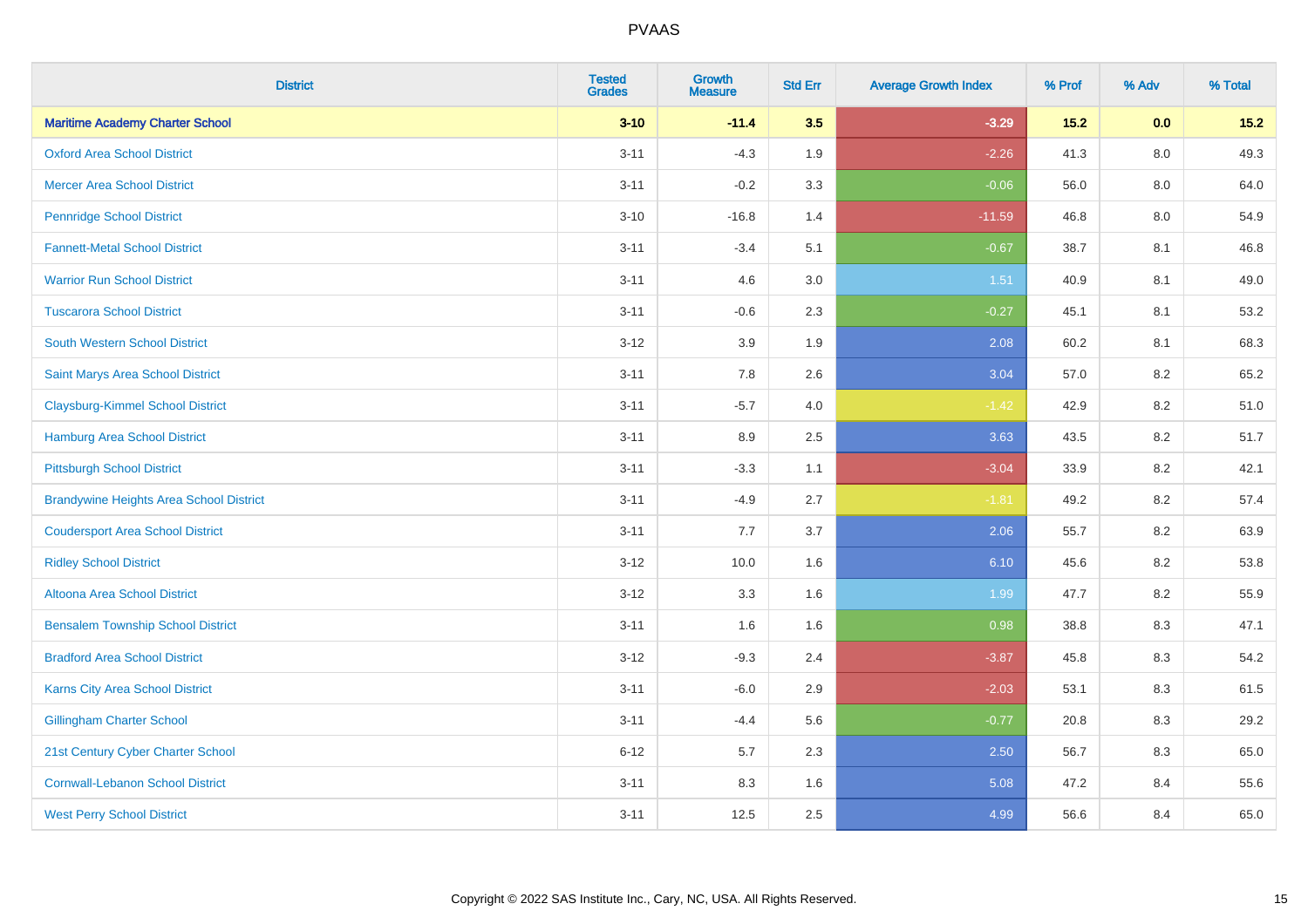| <b>District</b>                                    | <b>Tested</b><br><b>Grades</b> | <b>Growth</b><br><b>Measure</b> | <b>Std Err</b> | <b>Average Growth Index</b> | % Prof | % Adv | % Total |
|----------------------------------------------------|--------------------------------|---------------------------------|----------------|-----------------------------|--------|-------|---------|
| <b>Maritime Academy Charter School</b>             | $3 - 10$                       | $-11.4$                         | 3.5            | $-3.29$                     | 15.2   | 0.0   | $15.2$  |
| <b>Chartiers Valley School District</b>            | $3 - 11$                       | $-1.7$                          | 2.0            | $-0.81$                     | 54.7   | 8.4   | 63.1    |
| <b>Westinghouse Arts Academy Charter School</b>    | $9 - 10$                       | $-0.7$                          | 3.6            | $-0.19$                     | 59.2   | 8.4   | 67.6    |
| <b>Wilson Area School District</b>                 | $3 - 11$                       | $6.0\,$                         | 2.6            | 2.30                        | 48.7   | 8.5   | 57.2    |
| Octorara Area School District                      | $3 - 11$                       | 9.1                             | 2.4            | 3.82                        | 52.1   | 8.5   | 60.6    |
| East Pennsboro Area School District                | $3 - 11$                       | $-4.2$                          | 2.5            | $-1.71$                     | 60.8   | 8.5   | 69.3    |
| <b>Blue Mountain School District</b>               | $3 - 10$                       | $-5.8$                          | 2.3            | $-2.56$                     | 46.6   | 8.5   | 55.1    |
| <b>Baldwin-Whitehall School District</b>           | $3 - 11$                       | 1.8                             | 1.9            | 0.94                        | 58.6   | 8.6   | 67.1    |
| <b>Central Fulton School District</b>              | $3 - 11$                       | $-0.5$                          | 3.5            | $-0.14$                     | 51.4   | 8.6   | 60.0    |
| <b>Upper Adams School District</b>                 | $3 - 11$                       | 1.3                             | 2.9            | 0.47                        | 55.2   | 8.6   | 63.8    |
| <b>Chambersburg Area School District</b>           | $3 - 11$                       | $-9.5$                          | 1.3            | $-7.20$                     | 42.7   | 8.6   | 51.4    |
| <b>Centennial School District</b>                  | $3 - 10$                       | 7.1                             | 1.7            | 4.29                        | 50.1   | 8.7   | 58.9    |
| <b>Riverside Beaver County School District</b>     | $3 - 11$                       | $-14.0$                         | 3.0            | $-4.64$                     | 49.4   | 8.8   | 58.2    |
| <b>Blackhawk School District</b>                   | $3 - 11$                       | 4.7                             | 2.3            | 2.01                        | 55.8   | 8.8   | 64.6    |
| <b>Big Spring School District</b>                  | $3 - 11$                       | $-9.8$                          | 2.4            | $-4.00$                     | 38.6   | 8.9   | 47.5    |
| <b>Central Valley School District</b>              | $3 - 10$                       | 4.8                             | 2.4            | 1.98                        | 56.9   | 9.0   | 65.9    |
| <b>Riverside School District</b>                   | $3 - 11$                       | $-3.2$                          | 3.0            | $-1.09$                     | 43.0   | 9.0   | 52.0    |
| <b>Plum Borough School District</b>                | $3 - 11$                       | $-11.3$                         | 2.2            | $-5.19$                     | 51.1   | 9.0   | 60.1    |
| <b>Pequea Valley School District</b>               | $3 - 11$                       | $-5.8$                          | 3.2            | $-1.80$                     | 39.8   | 9.1   | 48.9    |
| <b>Donegal School District</b>                     | $3 - 12$                       | 3.1                             | 2.4            | 1.29                        | 60.6   | 9.1   | 69.7    |
| <b>Commonwealth Charter Academy Charter School</b> | $3 - 10$                       | 9.1                             | 1.9            | 4.90                        | 47.2   | 9.1   | 56.3    |
| <b>Jersey Shore Area School District</b>           | $3 - 11$                       | $0.5\,$                         | 2.6            | 0.21                        | 47.1   | 9.2   | 56.2    |
| <b>Line Mountain School District</b>               | $3 - 11$                       | 4.1                             | 3.2            | 1.27                        | 52.9   | 9.2   | 62.1    |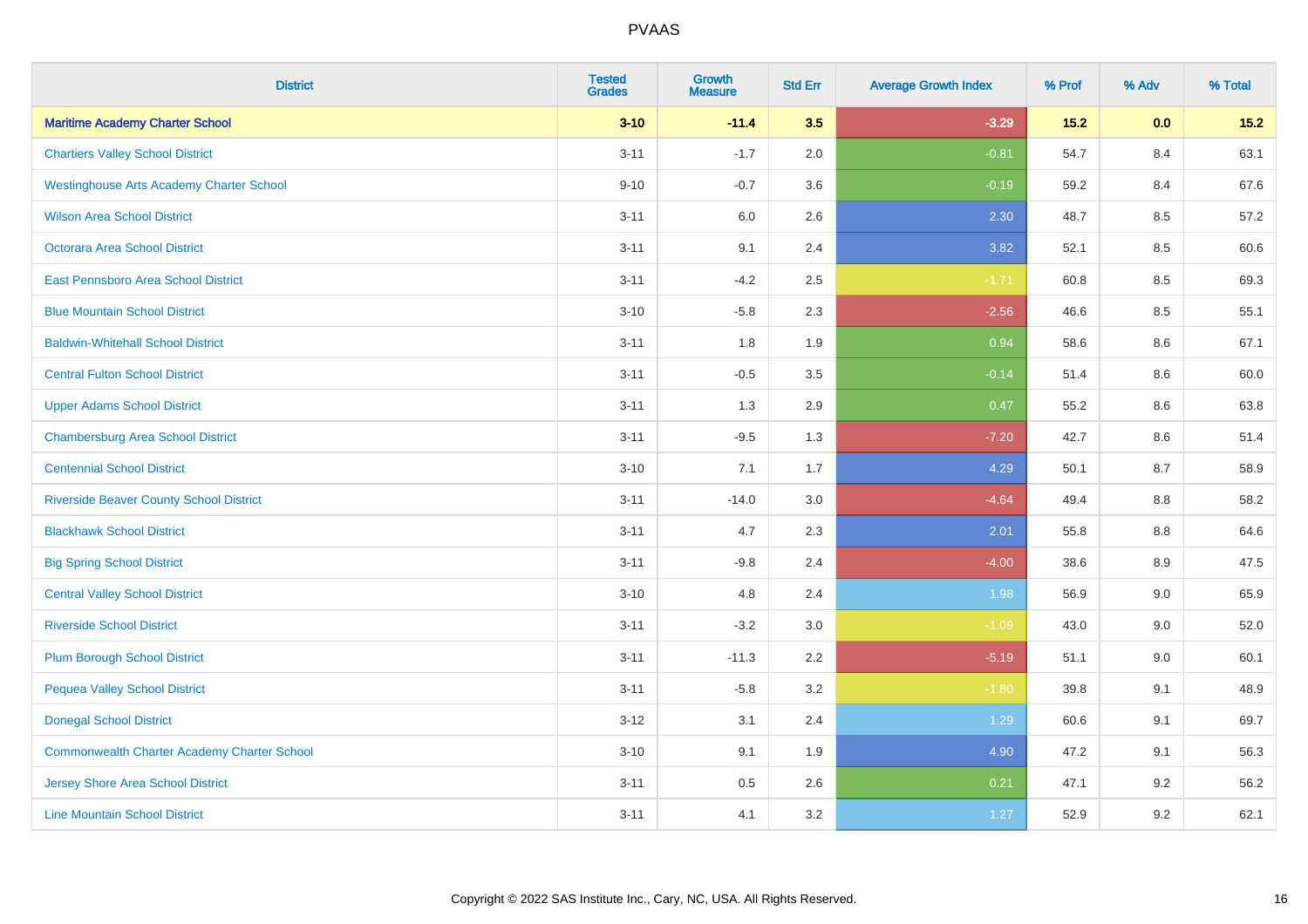| <b>District</b>                           | <b>Tested</b><br><b>Grades</b> | <b>Growth</b><br><b>Measure</b> | <b>Std Err</b> | <b>Average Growth Index</b> | % Prof | % Adv | % Total |
|-------------------------------------------|--------------------------------|---------------------------------|----------------|-----------------------------|--------|-------|---------|
| <b>Maritime Academy Charter School</b>    | $3 - 10$                       | $-11.4$                         | 3.5            | $-3.29$                     | $15.2$ | 0.0   | $15.2$  |
| Northern Lehigh School District           | $3 - 12$                       | $-10.4$                         | 2.7            | $-3.82$                     | 28.0   | 9.3   | 37.3    |
| <b>Hermitage School District</b>          | $3 - 12$                       | 3.8                             | 2.4            | 1.60                        | 57.5   | 9.3   | 66.8    |
| <b>Butler Area School District</b>        | $3 - 11$                       | $-6.5$                          | 1.5            | $-4.26$                     | 42.5   | 9.4   | 51.9    |
| <b>Bald Eagle Area School District</b>    | $3 - 11$                       | $-2.1$                          | 2.7            | $-0.75$                     | 48.4   | 9.4   | 57.7    |
| <b>Portage Area School District</b>       | $3 - 10$                       | $-8.1$                          | 3.6            | $-2.26$                     | 40.6   | 9.4   | 50.0    |
| <b>Port Allegany School District</b>      | $3 - 11$                       | 4.4                             | 3.6            | 1.21                        | 28.1   | 9.4   | 37.5    |
| <b>West Shore School District</b>         | $3 - 12$                       | 5.0                             | 1.4            | 3.59                        | 54.2   | 9.4   | 63.6    |
| <b>MaST Community Charter School</b>      | $3 - 10$                       | $-4.1$                          | 2.7            | $-1.52$                     | 44.0   | 9.5   | 53.4    |
| <b>Neshaminy School District</b>          | $3 - 11$                       | 4.0                             | 1.3            | 3.02                        | 58.7   | 9.5   | 68.2    |
| <b>Slippery Rock Area School District</b> | $3 - 11$                       | $-6.3$                          | 2.5            | $-2.51$                     | 56.2   | 9.5   | 65.7    |
| Ephrata Area School District              | $3 - 11$                       | 5.6                             | 1.8            | 3.12                        | 54.7   | 9.5   | 64.2    |
| <b>Pittston Area School District</b>      | $3 - 11$                       | $-10.1$                         | 5.6            | $-1.80$                     | 38.1   | 9.5   | 47.6    |
| <b>Conewago Valley School District</b>    | $3 - 12$                       | $-0.9$                          | 2.0            | $-0.45$                     | 51.7   | 9.6   | 61.3    |
| <b>Laurel Highlands School District</b>   | $3 - 11$                       | 4.3                             | 2.4            | 1.81                        | 44.9   | 9.6   | 54.5    |
| <b>Shaler Area School District</b>        | $3 - 11$                       | $-0.8$                          | 1.9            | $-0.43$                     | 49.1   | 9.6   | 58.7    |
| <b>Halifax Area School District</b>       | $3 - 11$                       | 4.7                             | 3.9            | 1.22                        | 61.5   | 9.6   | 71.2    |
| <b>Tunkhannock Area School District</b>   | $3 - 11$                       | 2.3                             | 2.2            | 1.01                        | 44.9   | 9.6   | 54.6    |
| Northwestern Lehigh School District       | $3 - 11$                       | 2.2                             | 2.3            | 0.93                        | 53.3   | 9.7   | 63.0    |
| <b>East Allegheny School District</b>     | $3 - 11$                       | $-6.3$                          | 3.3            | $-1.87$                     | 31.9   | 9.7   | 41.7    |
| <b>Central Cambria School District</b>    | $3 - 11$                       | 3.0                             | 2.5            | 1.17                        | 56.2   | 9.7   | 66.0    |
| Lampeter-Strasburg School District        | $3 - 12$                       | $-8.6$                          | 2.0            | $-4.33$                     | 55.1   | 9.8   | 64.8    |
| <b>Ridgway Area School District</b>       | $3 - 11$                       | $-14.5$                         | 4.1            | $-3.56$                     | 49.0   | 9.8   | 58.8    |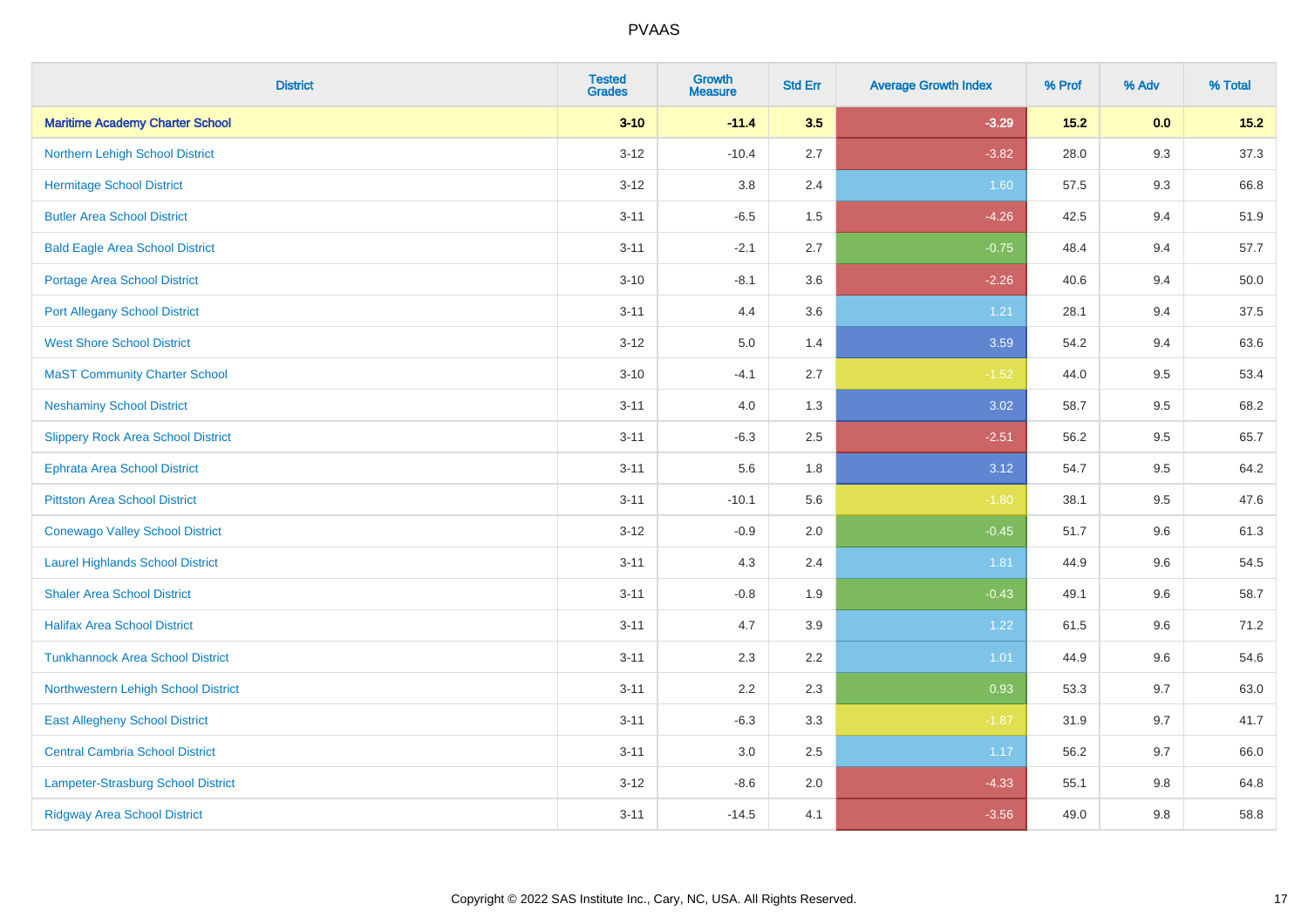| <b>District</b>                             | <b>Tested</b><br><b>Grades</b> | <b>Growth</b><br><b>Measure</b> | <b>Std Err</b> | <b>Average Growth Index</b> | % Prof | % Adv   | % Total |
|---------------------------------------------|--------------------------------|---------------------------------|----------------|-----------------------------|--------|---------|---------|
| <b>Maritime Academy Charter School</b>      | $3 - 10$                       | $-11.4$                         | 3.5            | $-3.29$                     | $15.2$ | 0.0     | $15.2$  |
| <b>California Area School District</b>      | $3 - 10$                       | $-7.3$                          | 3.6            | $-2.02$                     | 42.6   | 9.8     | 52.5    |
| <b>School Lane Charter School</b>           | $3 - 11$                       | 12.4                            | 3.6            | 3.43                        | 59.1   | 9.8     | 68.9    |
| <b>Nazareth Area School District</b>        | $3 - 11$                       | $-4.7$                          | 1.7            | $-2.82$                     | 59.2   | $9.9\,$ | 69.0    |
| <b>Kane Area School District</b>            | $3 - 10$                       | $-3.7$                          | 3.2            | $-1.17$                     | 39.5   | 9.9     | 49.4    |
| <b>Greencastle-Antrim School District</b>   | $3 - 11$                       | $-3.0$                          | 2.2            | $-1.36$                     | 62.4   | $9.9\,$ | 72.3    |
| <b>Hempfield School District</b>            | $3 - 11$                       | 0.1                             | 1.4            | 0.08                        | 58.2   | 9.9     | 68.2    |
| <b>Pottsgrove School District</b>           | $3 - 11$                       | 2.8                             | 2.0            | 1.35                        | 44.0   | 10.0    | 53.9    |
| <b>Apollo-Ridge School District</b>         | $3 - 12$                       | $-4.7$                          | 3.7            | $-1.24$                     | 50.0   | 10.0    | 60.0    |
| <b>Cheltenham School District</b>           | $3 - 11$                       | $-1.4$                          | 2.1            | $-0.67$                     | 46.1   | 10.0    | 56.1    |
| <b>Bedford Area School District</b>         | $3 - 11$                       | 2.5                             | 2.6            | 0.93                        | 48.5   | 10.0    | 58.5    |
| <b>Quakertown Community School District</b> | $3 - 12$                       | $-4.4$                          | 1.6            | $-2.70$                     | 56.5   | 10.0    | 66.6    |
| Selinsgrove Area School District            | $3 - 12$                       | 8.3                             | 2.3            | 3.54                        | 56.8   | 10.0    | 66.8    |
| <b>Albert Gallatin Area School District</b> | $3 - 11$                       | $-0.8$                          | 2.4            | $-0.32$                     | 54.5   | 10.0    | 64.6    |
| <b>Susquenita School District</b>           | $3 - 11$                       | $-0.1$                          | 2.8            | $-0.01$                     | 47.7   | 10.1    | 57.8    |
| <b>Bellwood-Antis School District</b>       | $3 - 10$                       | $-1.2$                          | 3.2            | $-0.39$                     | 55.1   | 10.1    | 65.2    |
| <b>Shippensburg Area School District</b>    | $3 - 11$                       | 9.3                             | 1.9            | 4.84                        | 53.1   | 10.2    | 63.3    |
| <b>Cranberry Area School District</b>       | $3 - 12$                       | 9.2                             | 3.0            | 3.04                        | 47.5   | 10.2    | 57.6    |
| <b>Schuylkill Valley School District</b>    | $3 - 11$                       | 1.4                             | 2.5            | 0.56                        | 55.1   | 10.2    | 65.3    |
| Huntingdon Area School District             | $3 - 11$                       | $-2.0$                          | 2.7            | $-0.72$                     | 36.8   | 10.3    | 47.0    |
| <b>Newport School District</b>              | $3 - 12$                       | 1.4                             | 3.5            | 0.41                        | 51.5   | 10.3    | 61.8    |
| <b>West Mifflin Area School District</b>    | $3 - 12$                       | $-12.3$                         | 2.9            | $-4.22$                     | 39.7   | 10.3    | 50.0    |
| <b>Forbes Road School District</b>          | $3 - 11$                       | 2.8                             | 5.1            | 0.56                        | 41.4   | 10.3    | 51.7    |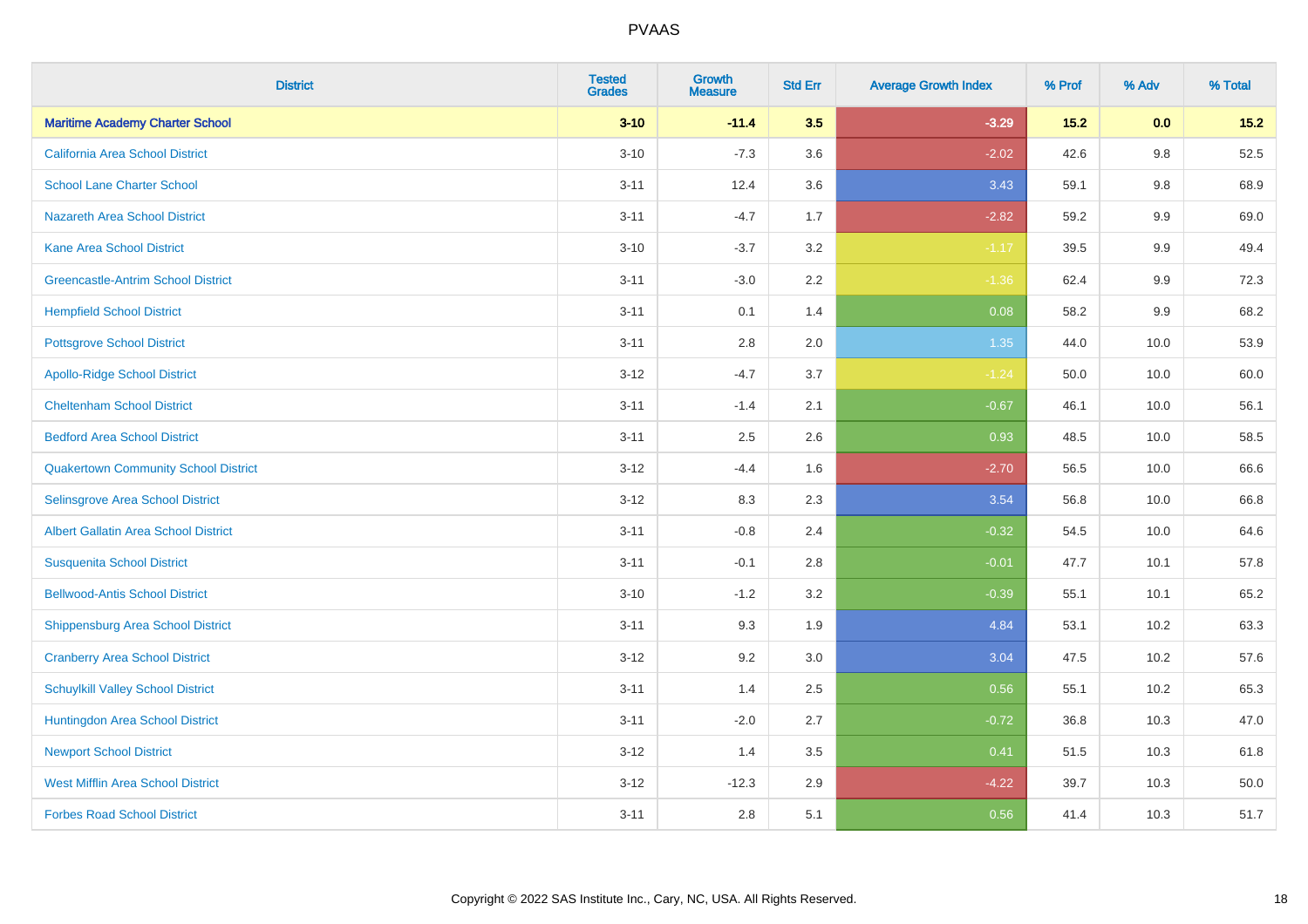| <b>District</b>                                 | <b>Tested</b><br><b>Grades</b> | <b>Growth</b><br><b>Measure</b> | <b>Std Err</b> | <b>Average Growth Index</b> | % Prof | % Adv | % Total |
|-------------------------------------------------|--------------------------------|---------------------------------|----------------|-----------------------------|--------|-------|---------|
| <b>Maritime Academy Charter School</b>          | $3 - 10$                       | $-11.4$                         | 3.5            | $-3.29$                     | 15.2   | 0.0   | 15.2    |
| <b>Ligonier Valley School District</b>          | $3 - 11$                       | 4.2                             | 3.1            | 1.34                        | 59.1   | 10.3  | 69.5    |
| <b>Littlestown Area School District</b>         | $3 - 11$                       | 11.4                            | 2.5            | 4.62                        | 55.2   | 10.4  | 65.6    |
| <b>Kiski Area School District</b>               | $3 - 11$                       | $-3.7$                          | 2.0            | $-1.86$                     | 57.4   | 10.4  | 67.8    |
| <b>Crawford Central School District</b>         | $3 - 11$                       | $-4.7$                          | 2.2            | $-2.15$                     | 40.6   | 10.5  | 51.1    |
| <b>Southern Fulton School District</b>          | $3 - 11$                       | $-23.7$                         | 4.4            | $-5.37$                     | 34.2   | 10.5  | 44.7    |
| <b>Carlynton School District</b>                | $3 - 11$                       | 7.3                             | 3.3            | 2.22                        | 41.0   | 10.5  | 51.6    |
| <b>Phoenixville Area School District</b>        | $3 - 11$                       | $-1.7$                          | 2.1            | $-0.83$                     | 59.9   | 10.6  | 70.5    |
| <b>Bellefonte Area School District</b>          | $3 - 11$                       | $-0.4$                          | 2.2            | $-0.17$                     | 47.6   | 10.6  | 58.2    |
| Ambridge Area School District                   | $3 - 12$                       | 9.1                             | 2.6            | 3.46                        | 50.4   | 10.7  | 61.1    |
| <b>Kennett Consolidated School District</b>     | $3 - 11$                       | 4.8                             | 1.8            | 2.61                        | 52.5   | 10.7  | 63.2    |
| <b>Wyoming Area School District</b>             | $3 - 10$                       | $-1.3$                          | 2.6            | $-0.50$                     | 53.8   | 10.8  | 64.6    |
| Northampton Area School District                | $3 - 11$                       | 4.0                             | 1.6            | 2.51                        | 52.3   | 10.8  | 63.1    |
| <b>Mohawk Area School District</b>              | $3 - 11$                       | $-7.5$                          | 3.1            | $-2.45$                     | 49.4   | 11.0  | 60.4    |
| <b>Belle Vernon Area School District</b>        | $3 - 11$                       | 6.5                             | 2.6            | 2.44                        | 55.6   | 11.1  | 66.7    |
| Pennsylvania Virtual Charter School             | $3 - 11$                       | 11.8                            | 3.5            | 3.37                        | 56.5   | 11.1  | 67.6    |
| <b>Elizabethtown Area School District</b>       | $3 - 12$                       | $-0.9$                          | 1.9            | $-0.47$                     | 50.0   | 11.2  | 61.2    |
| Pennsylvania Leadership Charter School          | $3 - 11$                       | 4.6                             | 2.2            | 2.13                        | 55.4   | 11.2  | 66.7    |
| <b>Boyertown Area School District</b>           | $3 - 11$                       | $-4.7$                          | 1.5            | $-3.17$                     | 55.2   | 11.3  | 66.5    |
| <b>Eastern Lancaster County School District</b> | $3-12$                         | 4.5                             | 2.2            | 2.09                        | 46.3   | 11.4  | 57.6    |
| <b>Seneca Valley School District</b>            | $3 - 11$                       | $-1.4$                          | 1.4            | $-0.99$                     | 57.2   | 11.4  | 68.6    |
| <b>Eastern Lebanon County School District</b>   | $3 - 11$                       | 8.6                             | 2.2            | 3.84                        | 48.8   | 11.4  | 60.3    |
| <b>Central York School District</b>             | $3 - 12$                       | 12.3                            | 1.7            | 7.20                        | 55.5   | 11.5  | 67.0    |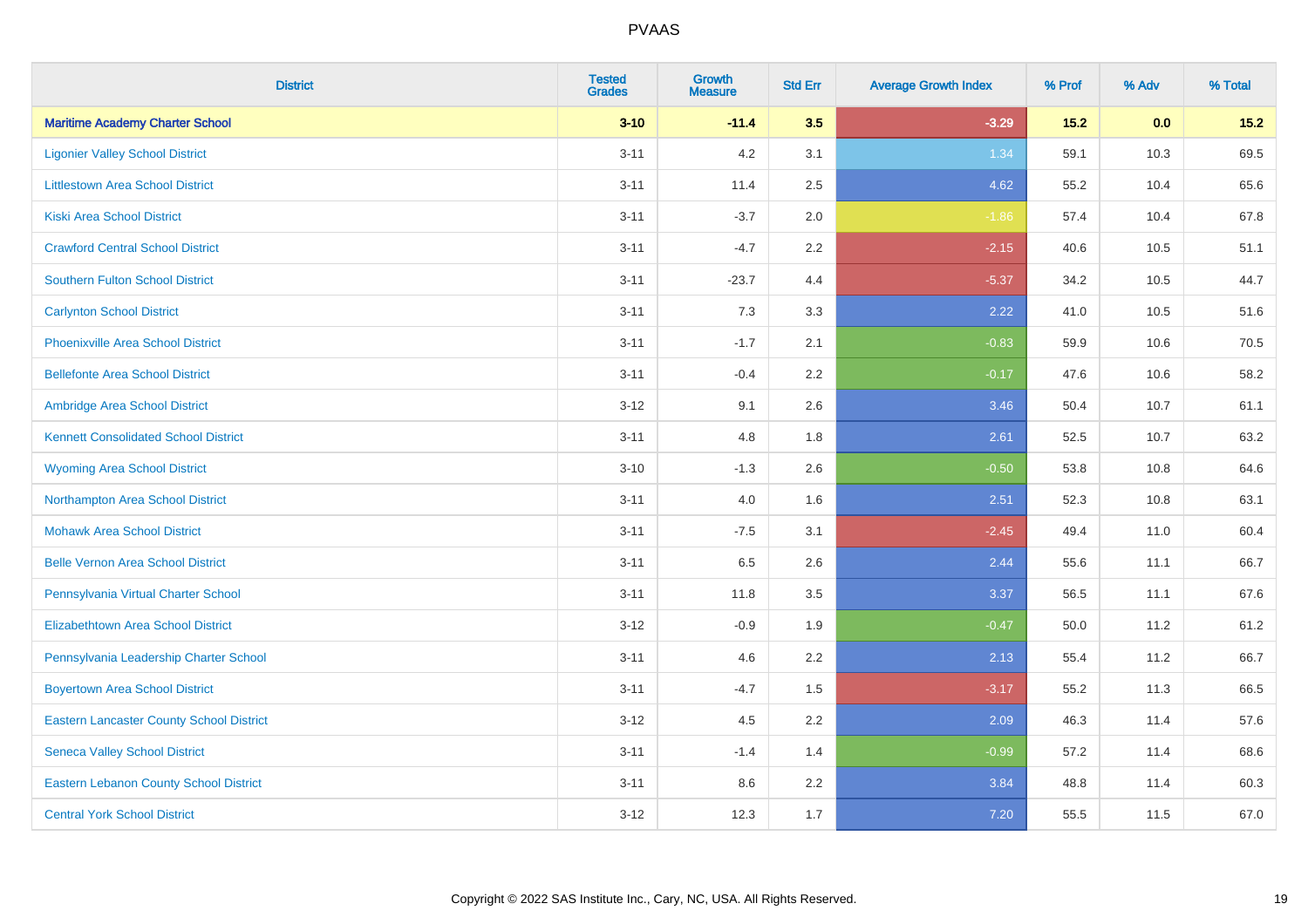| <b>District</b>                               | <b>Tested</b><br><b>Grades</b> | <b>Growth</b><br><b>Measure</b> | <b>Std Err</b> | <b>Average Growth Index</b> | % Prof | % Adv | % Total |
|-----------------------------------------------|--------------------------------|---------------------------------|----------------|-----------------------------|--------|-------|---------|
| <b>Maritime Academy Charter School</b>        | $3 - 10$                       | $-11.4$                         | 3.5            | $-3.29$                     | 15.2   | 0.0   | 15.2    |
| Northern York County School District          | $3 - 11$                       | 15.6                            | 2.0            | 7.98                        | 57.4   | 11.5  | 68.8    |
| Daniel Boone Area School District             | $3 - 12$                       | 5.7                             | 2.0            | 2.88                        | 51.0   | 11.5  | 62.6    |
| <b>East Penn School District</b>              | $3 - 11$                       | 4.1                             | 1.3            | 3.27                        | 55.8   | 11.5  | 67.3    |
| <b>Manheim Central School District</b>        | $3 - 11$                       | 2.1                             | 2.1            | 1.01                        | 53.2   | 11.6  | 64.8    |
| <b>Fleetwood Area School District</b>         | $3 - 10$                       | 12.2                            | 2.2            | 5.68                        | 53.5   | 11.6  | 65.2    |
| <b>Abington School District</b>               | $3 - 10$                       | $-11.5$                         | 1.9            | $-6.00$                     | 56.2   | 11.6  | 67.8    |
| <b>Wyalusing Area School District</b>         | $3 - 12$                       | $8.8\,$                         | 3.3            | 2.68                        | 54.6   | 11.7  | 66.2    |
| <b>Trinity Area School District</b>           | $3 - 11$                       | $-5.4$                          | 2.0            | $-2.71$                     | 48.3   | 11.8  | 60.1    |
| <b>Bloomsburg Area School District</b>        | $3 - 10$                       | 0.7                             | 3.0            | 0.23                        | 55.9   | 11.8  | 67.6    |
| Southern Lehigh School District               | $3 - 11$                       | $-0.4$                          | 2.3            | $-0.17$                     | 66.1   | 11.9  | 78.0    |
| <b>Wellsboro Area School District</b>         | $3 - 11$                       | $-12.4$                         | 3.0            | $-4.11$                     | 49.2   | 11.9  | 61.1    |
| Owen J Roberts School District                | $3 - 11$                       | $-12.3$                         | 1.6            | $-7.61$                     | 57.0   | 11.9  | 69.0    |
| <b>Bethlehem Area School District</b>         | $3 - 11$                       | 9.3                             | 1.1            | 8.15                        | 44.7   | 12.0  | 56.7    |
| <b>Keystone Oaks School District</b>          | $3 - 11$                       | $5.5\,$                         | 2.6            | 2.07                        | 53.2   | 12.1  | 65.4    |
| <b>Allegheny Valley School District</b>       | $3 - 11$                       | 8.5                             | 3.9            | 2.17                        | 53.1   | 12.2  | 65.3    |
| <b>Hollidaysburg Area School District</b>     | $3 - 11$                       | 6.0                             | 2.1            | 2.88                        | 57.1   | 12.3  | 69.4    |
| <b>Montgomery Area School District</b>        | $3 - 11$                       | 10.7                            | 3.6            | 2.96                        | 48.7   | 12.4  | 61.1    |
| <b>Greater Nanticoke Area School District</b> | $3 - 12$                       | 11.2                            | 2.8            | 4.01                        | 38.0   | 12.4  | 50.4    |
| <b>Derry Area School District</b>             | $3 - 11$                       | 13.2                            | 2.8            | 4.69                        | 60.0   | 12.5  | 72.5    |
| <b>Eastern York School District</b>           | $3 - 11$                       | 9.6                             | 2.6            | 3.71                        | 56.3   | 12.6  | 68.9    |
| <b>Lower Dauphin School District</b>          | $3 - 11$                       | $0.6\,$                         | 1.9            | 0.33                        | 49.2   | 12.6  | 61.8    |
| <b>Penn Manor School District</b>             | $3 - 11$                       | $-0.4$                          | 1.6            | $-0.25$                     | 51.9   | 12.6  | 64.5    |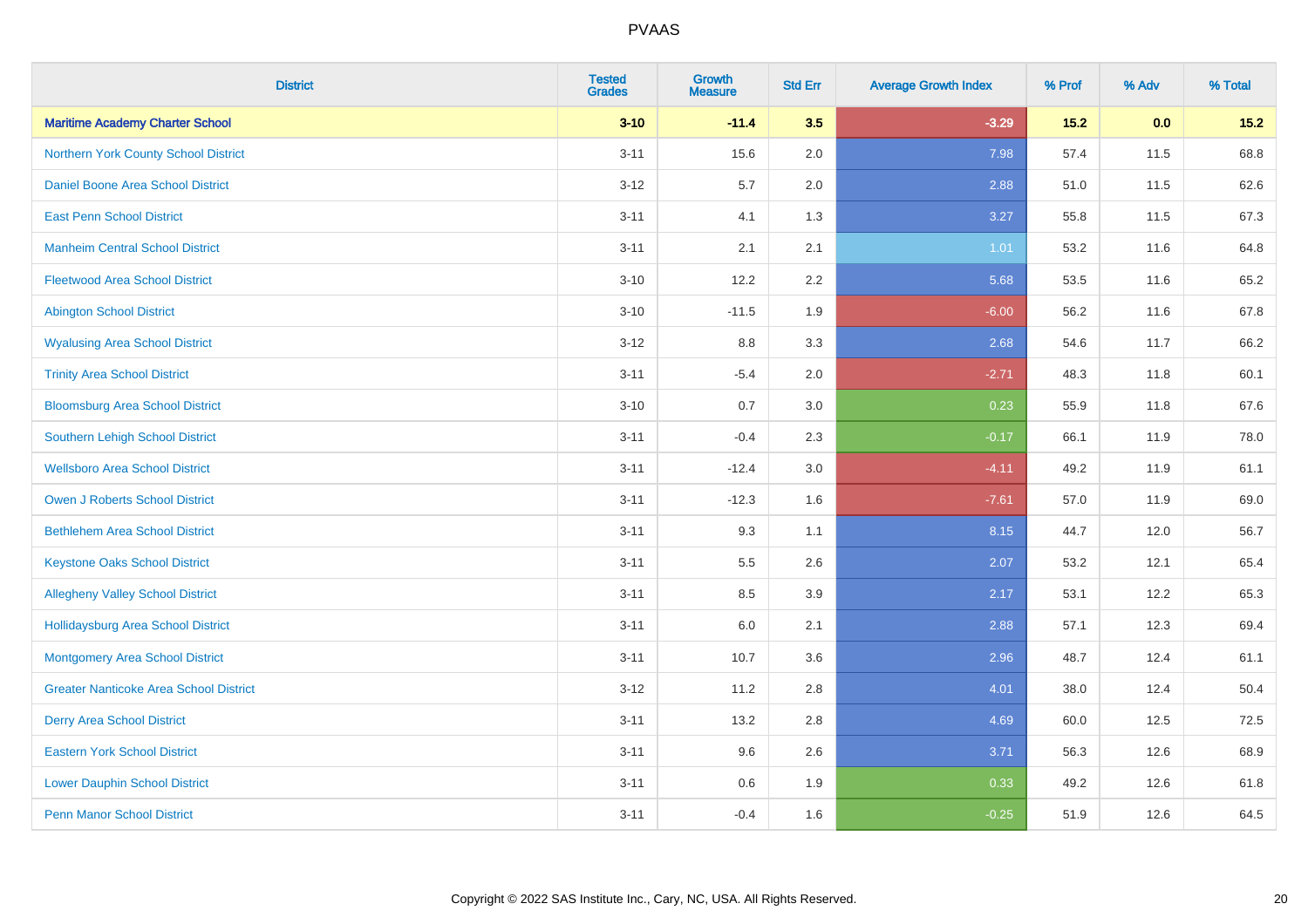| <b>District</b>                               | <b>Tested</b><br><b>Grades</b> | <b>Growth</b><br><b>Measure</b> | <b>Std Err</b> | <b>Average Growth Index</b> | % Prof | % Adv | % Total |
|-----------------------------------------------|--------------------------------|---------------------------------|----------------|-----------------------------|--------|-------|---------|
| <b>Maritime Academy Charter School</b>        | $3 - 10$                       | $-11.4$                         | 3.5            | $-3.29$                     | $15.2$ | 0.0   | $15.2$  |
| Pen Argyl Area School District                | $3 - 12$                       | 9.2                             | 2.7            | 3.46                        | 50.0   | 12.6  | 62.6    |
| <b>Spring Cove School District</b>            | $3 - 11$                       | 3.4                             | 2.5            | 1.33                        | 47.8   | 12.7  | 60.4    |
| <b>Marple Newtown School District</b>         | $3 - 11$                       | 2.0                             | 2.4            | 0.81                        | 57.6   | 12.8  | 70.4    |
| <b>Williamsport Area School District</b>      | $3 - 11$                       | 1.9                             | 1.8            | 1.04                        | 44.1   | 12.8  | 56.9    |
| <b>Oley Valley School District</b>            | $3 - 11$                       | $-0.4$                          | 2.8            | $-0.15$                     | 43.1   | 12.9  | 56.0    |
| <b>Wayne Highlands School District</b>        | $3 - 11$                       | 7.8                             | 2.4            | 3.23                        | 52.3   | 13.1  | 65.4    |
| <b>Upper Perkiomen School District</b>        | $3 - 11$                       | 22.1                            | 2.1            | 10.74                       | 57.7   | 13.2  | 70.9    |
| <b>Unionville-Chadds Ford School District</b> | $3 - 11$                       | 17.1                            | 3.1            | 5.51                        | 68.1   | 13.2  | 81.3    |
| <b>Quaker Valley School District</b>          | $3 - 11$                       | $-2.8$                          | 2.6            | $-1.08$                     | 55.2   | 13.2  | 68.4    |
| <b>Westmont Hilltop School District</b>       | $3 - 11$                       | $-4.0$                          | 2.8            | $-1.40$                     | 36.3   | 13.3  | 49.6    |
| <b>Kutztown Area School District</b>          | $3 - 12$                       | $-0.2$                          | 3.2            | $-0.05$                     | 55.4   | 13.3  | 68.7    |
| <b>Harmony Area School District</b>           | $3 - 10$                       | 4.5                             | 6.3            | 0.72                        | 33.3   | 13.3  | 46.7    |
| Jamestown Area School District                | $3 - 11$                       | 13.5                            | 4.2            | 3.19                        | 64.4   | 13.3  | 77.8    |
| <b>Dubois Area School District</b>            | $3 - 11$                       | $-6.2$                          | 2.0            | $-3.07$                     | 50.9   | 13.4  | 64.3    |
| <b>Sharpsville Area School District</b>       | $3 - 11$                       | $-1.4$                          | 3.5            | $-0.40$                     | 55.2   | 13.4  | 68.7    |
| <b>Perkiomen Valley School District</b>       | $3 - 11$                       | $-3.5$                          | 1.6            | $-2.18$                     | 53.8   | 13.4  | 67.2    |
| <b>Midd-West School District</b>              | $3 - 11$                       | 10.3                            | 2.7            | 3.80                        | 58.0   | 13.4  | 71.4    |
| <b>Conestoga Valley School District</b>       | $3 - 11$                       | 8.7                             | 1.8            | 4.69                        | 60.3   | 13.5  | 73.8    |
| <b>Forest Hills School District</b>           | $3 - 11$                       | $-7.3$                          | 2.7            | $-2.74$                     | 41.1   | 13.7  | 54.8    |
| <b>South Park School District</b>             | $3 - 11$                       | $-11.3$                         | 2.7            | $-4.23$                     | 53.5   | 13.7  | 67.3    |
| Mechanicsburg Area School District            | $3 - 11$                       | 5.9                             | 1.8            | 3.29                        | 57.2   | 13.7  | 70.9    |
| <b>Gateway School District</b>                | $3 - 11$                       | 0.8                             | 2.2            | 0.38                        | 52.1   | 13.8  | 65.9    |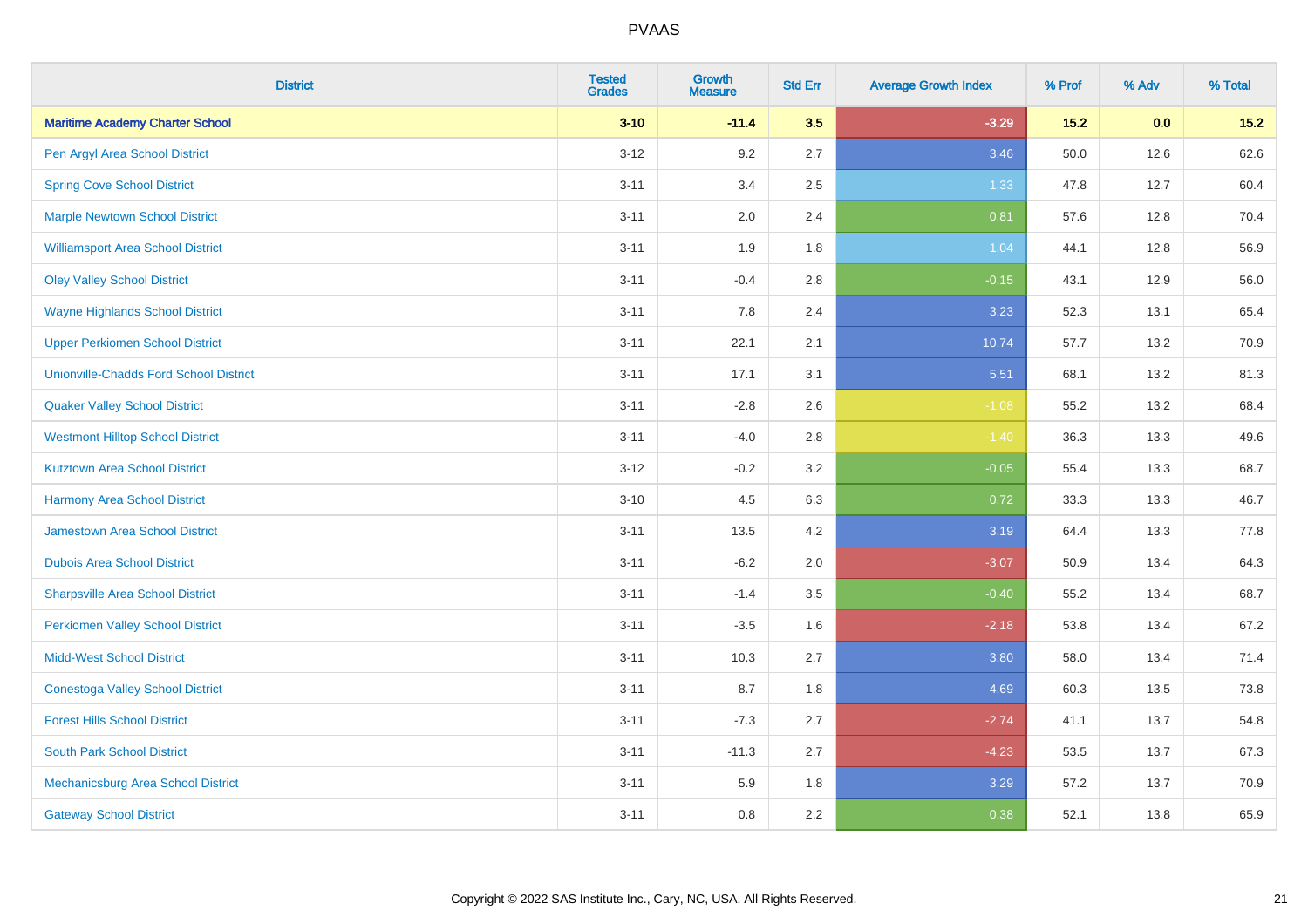| <b>District</b>                                    | <b>Tested</b><br><b>Grades</b> | <b>Growth</b><br><b>Measure</b> | <b>Std Err</b> | <b>Average Growth Index</b> | % Prof | % Adv | % Total |
|----------------------------------------------------|--------------------------------|---------------------------------|----------------|-----------------------------|--------|-------|---------|
| <b>Maritime Academy Charter School</b>             | $3 - 10$                       | $-11.4$                         | 3.5            | $-3.29$                     | 15.2   | 0.0   | $15.2$  |
| <b>Burrell School District</b>                     | $3 - 11$                       | 4.5                             | 3.1            | 1.48                        | 58.5   | 13.8  | 72.3    |
| Shenango Area School District                      | $3 - 11$                       | $-2.6$                          | 3.3            | $-0.79$                     | 50.6   | 13.9  | 64.6    |
| <b>Berlin Brothersvalley School District</b>       | $3 - 11$                       | 4.0                             | 4.2            | 0.96                        | 48.8   | 14.0  | 62.8    |
| <b>Gettysburg Area School District</b>             | $3 - 11$                       | $-4.0$                          | 2.1            | $-1.89$                     | 45.3   | 14.0  | 59.3    |
| <b>Greater Latrobe School District</b>             | $3 - 11$                       | 0.6                             | 1.9            | 0.31                        | 55.5   | 14.1  | 69.5    |
| <b>Cocalico School District</b>                    | $3 - 11$                       | 10.6                            | 2.0            | 5.18                        | 50.8   | 14.1  | 64.8    |
| <b>Ellwood City Area School District</b>           | $3 - 11$                       | $-4.2$                          | 3.2            | $-1.29$                     | 54.1   | 14.1  | 68.2    |
| <b>North Hills School District</b>                 | $3 - 11$                       | $-1.8$                          | 1.8            | $-0.96$                     | 59.1   | 14.1  | 73.2    |
| <b>Millcreek Township School District</b>          | $3 - 11$                       | 3.1                             | 1.5            | 2.06                        | 55.6   | 14.2  | 69.7    |
| <b>North East School District</b>                  | $3 - 11$                       | $-9.3$                          | 3.1            | $-3.02$                     | 62.6   | 14.4  | 77.0    |
| <b>Hanover Public School District</b>              | $3 - 11$                       | 5.2                             | 2.8            | 1.83                        | 52.2   | 14.4  | 66.7    |
| <b>Avella Area School District</b>                 | $3 - 12$                       | $-0.3$                          | 4.7            | $-0.05$                     | 49.3   | 14.5  | 63.8    |
| <b>Clarion Area School District</b>                | $3 - 11$                       | 10.3                            | 4.1            | 2.51                        | 45.4   | 14.6  | 60.0    |
| <b>Wilson School District</b>                      | $3 - 12$                       | $8.8\,$                         | 1.5            | 5.96                        | 52.6   | 14.6  | 67.2    |
| <b>Valley View School District</b>                 | $3 - 11$                       | 18.1                            | 2.4            | 7.42                        | 53.7   | 14.7  | 68.4    |
| <b>Lincoln Park Performing Arts Charter School</b> | $7 - 11$                       | 3.6                             | 2.5            | 1.42                        | 59.6   | 14.7  | 74.3    |
| <b>Central Columbia School District</b>            | $3 - 12$                       | $-4.8$                          | 2.6            | $-1.86$                     | 53.7   | 14.8  | 68.5    |
| <b>Somerset Area School District</b>               | $3 - 11$                       | $-4.4$                          | 2.3            | $-1.93$                     | 44.4   | 14.9  | 59.3    |
| <b>Spring Grove Area School District</b>           | $3 - 11$                       | 5.6                             | 2.1            | 2.68                        | 55.1   | 15.0  | 70.1    |
| <b>North Clarion County School District</b>        | $3 - 12$                       | 3.7                             | 4.3            | 0.85                        | 67.5   | 15.0  | 82.5    |
| <b>Montour School District</b>                     | $3 - 11$                       | $-1.8$                          | 2.1            | $-0.88$                     | 61.4   | 15.1  | 76.5    |
| <b>Harbor Creek School District</b>                | $3 - 11$                       | $-7.1$                          | 2.7            | $-2.67$                     | 48.8   | 15.2  | 64.0    |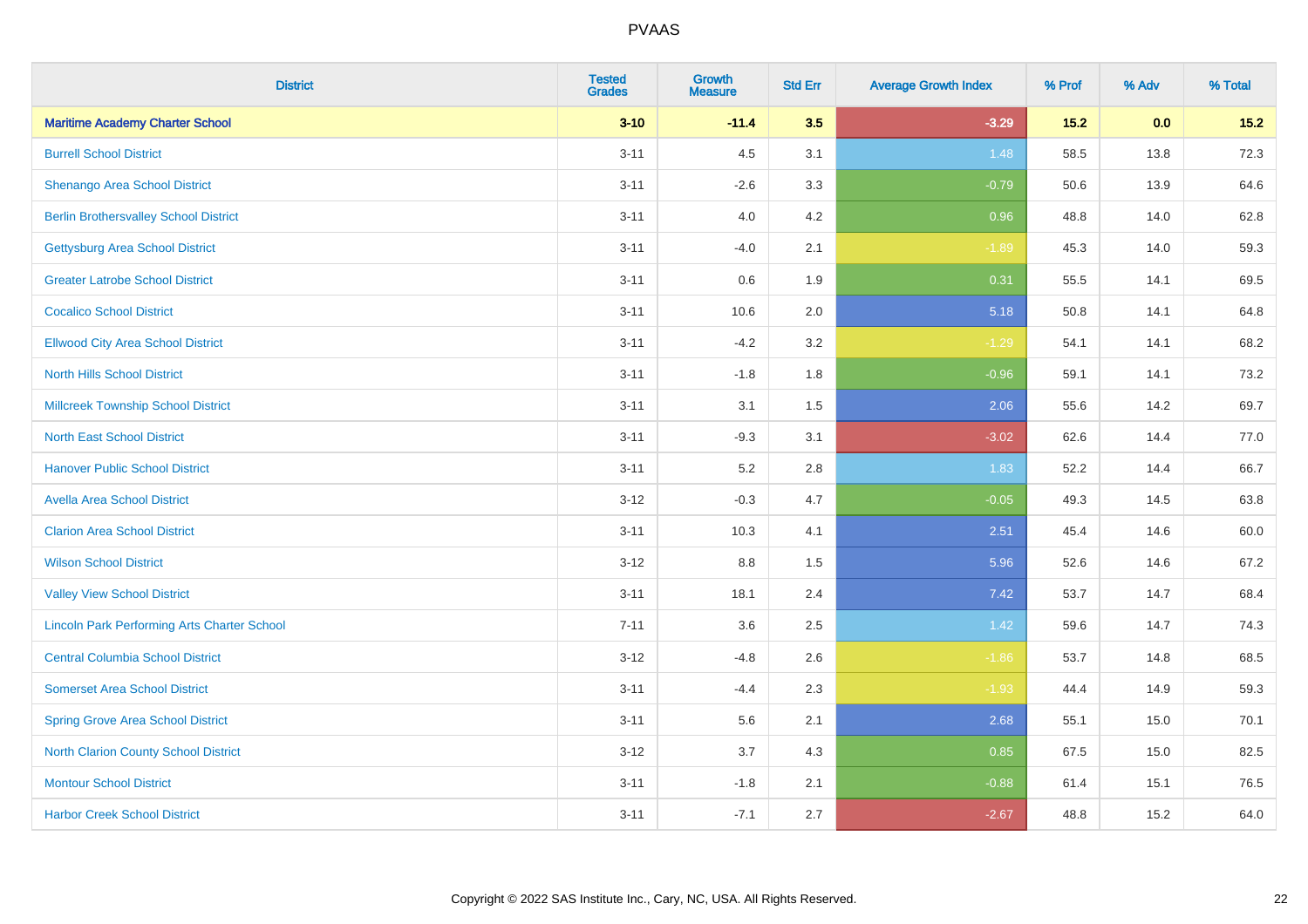| <b>District</b>                            | <b>Tested</b><br><b>Grades</b> | <b>Growth</b><br><b>Measure</b> | <b>Std Err</b> | <b>Average Growth Index</b> | % Prof | % Adv | % Total |
|--------------------------------------------|--------------------------------|---------------------------------|----------------|-----------------------------|--------|-------|---------|
| <b>Maritime Academy Charter School</b>     | $3 - 10$                       | $-11.4$                         | 3.5            | $-3.29$                     | $15.2$ | 0.0   | $15.2$  |
| <b>Souderton Area School District</b>      | $3 - 11$                       | 12.4                            | 1.5            | 8.28                        | 61.7   | 15.2  | 76.9    |
| <b>Franklin Regional School District</b>   | $3 - 11$                       | 2.0                             | 1.9            | 1.02                        | 66.7   | 15.5  | 82.1    |
| <b>Manheim Township School District</b>    | $3 - 12$                       | $-0.9$                          | 1.6            | $-0.58$                     | 53.2   | 15.5  | 68.7    |
| <b>Brookville Area School District</b>     | $3 - 11$                       | 6.9                             | 3.0            | 2.30                        | 55.2   | 15.6  | 70.8    |
| Palmyra Area School District               | $3 - 11$                       | 5.6                             | 1.9            | 2.96                        | 56.4   | 15.6  | 72.0    |
| <b>Girard School District</b>              | $3 - 11$                       | $-0.6$                          | 2.7            | $-0.22$                     | 53.9   | 15.6  | 69.6    |
| <b>West Allegheny School District</b>      | $3 - 12$                       | 4.0                             | 2.1            | 1.96                        | 63.1   | 15.7  | 78.8    |
| <b>Riverview School District</b>           | $3 - 11$                       | $-4.6$                          | 3.8            | $-1.20$                     | 57.9   | 15.8  | 73.7    |
| <b>Canon-Mcmillan School District</b>      | $3 - 11$                       | $-0.8$                          | 1.6            | $-0.50$                     | 58.7   | 15.9  | 74.6    |
| <b>Delaware Valley School District</b>     | $3 - 11$                       | 12.6                            | 1.8            | 6.93                        | 55.2   | 16.2  | 71.4    |
| <b>Abington Heights School District</b>    | $3 - 11$                       | 13.5                            | 2.2            | 6.27                        | 58.3   | 16.2  | 74.5    |
| <b>Deer Lakes School District</b>          | $3 - 11$                       | 17.0                            | 2.7            | 6.32                        | 61.5   | 16.4  | 77.9    |
| <b>Methacton School District</b>           | $3 - 11$                       | 2.5                             | 1.7            | 1.43                        | 62.5   | 16.4  | 79.0    |
| <b>North Pocono School District</b>        | $3 - 11$                       | $-2.3$                          | 3.4            | $-0.68$                     | 52.0   | 16.4  | 68.5    |
| <b>Grove City Area School District</b>     | $3 - 12$                       | 5.1                             | 2.4            | 2.09                        | 36.4   | 16.5  | 52.8    |
| <b>Spring-Ford Area School District</b>    | $3 - 11$                       | 6.0                             | 1.3            | 4.46                        | 60.8   | 16.5  | 77.4    |
| <b>South Butler County School District</b> | $3 - 10$                       | 3.9                             | 2.5            | 1.54                        | 53.1   | 16.6  | 69.7    |
| <b>Northeastern York School District</b>   | $3 - 11$                       | 5.9                             | 2.0            | 3.03                        | 51.1   | 16.6  | 67.6    |
| <b>Council Rock School District</b>        | $3 - 11$                       | 8.9                             | 1.2            | 7.65                        | 62.8   | 16.6  | 79.4    |
| <b>Oswayo Valley School District</b>       | $3 - 12$                       | 8.5                             | 5.0            | 1.68                        | 50.0   | 16.7  | 66.7    |
| <b>Northgate School District</b>           | $3 - 11$                       | 6.3                             | 3.6            | 1.73                        | 53.3   | 16.7  | 70.0    |
| <b>Avon Grove Charter School</b>           | $3 - 11$                       | 9.0                             | 2.9            | 3.13                        | 58.8   | 16.7  | 75.5    |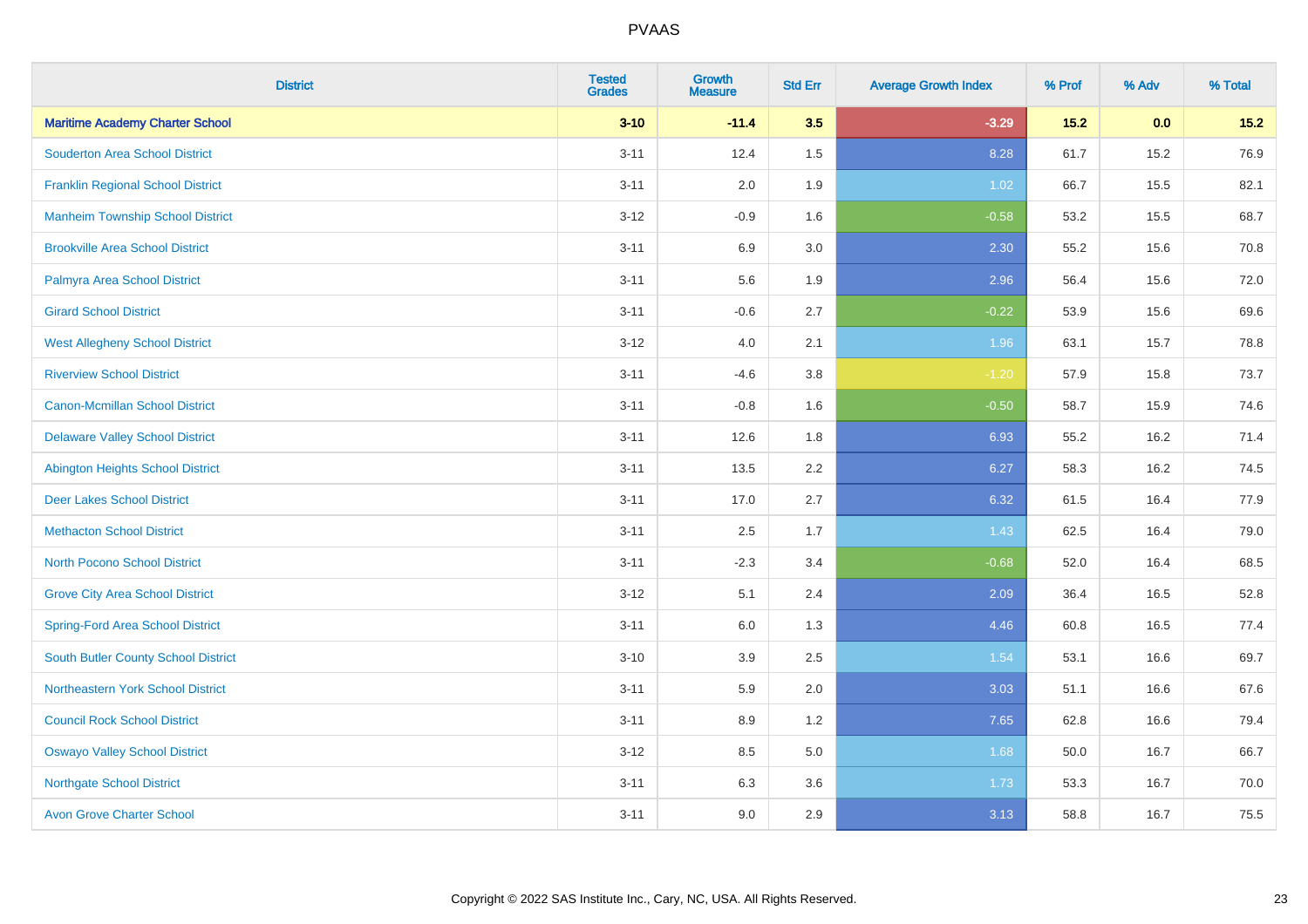| <b>District</b>                                | <b>Tested</b><br><b>Grades</b> | <b>Growth</b><br><b>Measure</b> | <b>Std Err</b> | <b>Average Growth Index</b> | % Prof | % Adv | % Total |
|------------------------------------------------|--------------------------------|---------------------------------|----------------|-----------------------------|--------|-------|---------|
| <b>Maritime Academy Charter School</b>         | $3 - 10$                       | $-11.4$                         | 3.5            | $-3.29$                     | $15.2$ | 0.0   | $15.2$  |
| <b>Tyrone Area School District</b>             | $3 - 12$                       | 19.7                            | 2.5            | 7.87                        | 60.4   | 16.7  | 77.1    |
| <b>Beaver Area School District</b>             | $3 - 10$                       | 4.7                             | 2.4            | 1.94                        | 57.4   | 16.8  | 74.2    |
| <b>Central Bucks School District</b>           | $3 - 11$                       | 1.6                             | 0.9            | 1.66                        | 63.0   | 16.8  | 79.8    |
| <b>Warwick School District</b>                 | $3 - 11$                       | 5.2                             | 1.9            | 2.76                        | 46.4   | 17.0  | 63.3    |
| <b>North Penn School District</b>              | $3 - 11$                       | 9.1                             | 1.1            | 8.36                        | 55.8   | 17.0  | 72.8    |
| <b>Crestwood School District</b>               | $3 - 11$                       | $-0.4$                          | 2.4            | $-0.17$                     | 57.4   | 17.0  | 74.4    |
| <b>Lower Moreland Township School District</b> | $3 - 11$                       | 2.0                             | 2.2            | 0.95                        | 62.8   | 17.0  | 79.8    |
| <b>Homer-Center School District</b>            | $3 - 11$                       | 9.7                             | 3.6            | 2.70                        | 45.1   | 17.2  | 62.3    |
| <b>Western Wayne School District</b>           | $3 - 11$                       | 5.6                             | 2.9            | 1.93                        | 41.3   | 17.4  | 58.7    |
| <b>Camp Hill School District</b>               | $3 - 12$                       | 2.3                             | 3.0            | 0.78                        | 53.6   | 17.5  | 71.1    |
| <b>Wyomissing Area School District</b>         | $3 - 12$                       | $0.8\,$                         | 2.6            | 0.33                        | 55.7   | 17.6  | 73.3    |
| <b>Fairview School District</b>                | $3 - 11$                       | 3.4                             | 2.6            | 1.32                        | 57.2   | 17.6  | 74.8    |
| <b>Conemaugh Township Area School District</b> | $3-12$                         | $-3.7$                          | 3.4            | $-1.09$                     | 53.8   | 17.6  | 71.4    |
| <b>Shanksville-Stonycreek School District</b>  | $3 - 10$                       | 7.0                             | 5.9            | 1.20                        | 64.7   | 17.6  | 82.4    |
| <b>Freeport Area School District</b>           | $3 - 10$                       | 9.7                             | 2.5            | 3.91                        | 57.5   | 17.8  | 75.3    |
| <b>Dallastown Area School District</b>         | $3 - 11$                       | 13.5                            | 1.5            | 8.84                        | 56.0   | 17.9  | 73.8    |
| Southern York County School District           | $3 - 11$                       | 14.2                            | 2.1            | 6.91                        | 55.1   | 18.1  | 73.1    |
| <b>Mars Area School District</b>               | $3 - 10$                       | 5.7                             | 2.1            | 2.75                        | 57.9   | 18.2  | 76.1    |
| Lehigh Valley Charter High School For The Arts | $9 - 10$                       | 7.3                             | 2.6            | 2.82                        | 62.3   | 18.2  | 80.5    |
| <b>Danville Area School District</b>           | $3 - 11$                       | 0.4                             | 2.6            | 0.15                        | 57.4   | 18.4  | 75.7    |
| <b>Indiana Area School District</b>            | $3 - 11$                       | $-5.3$                          | 2.3            | $-2.28$                     | 47.6   | 18.4  | 66.1    |
| <b>Moon Area School District</b>               | $3 - 11$                       | 8.2                             | 1.9            | 4.25                        | 58.7   | 18.5  | 77.2    |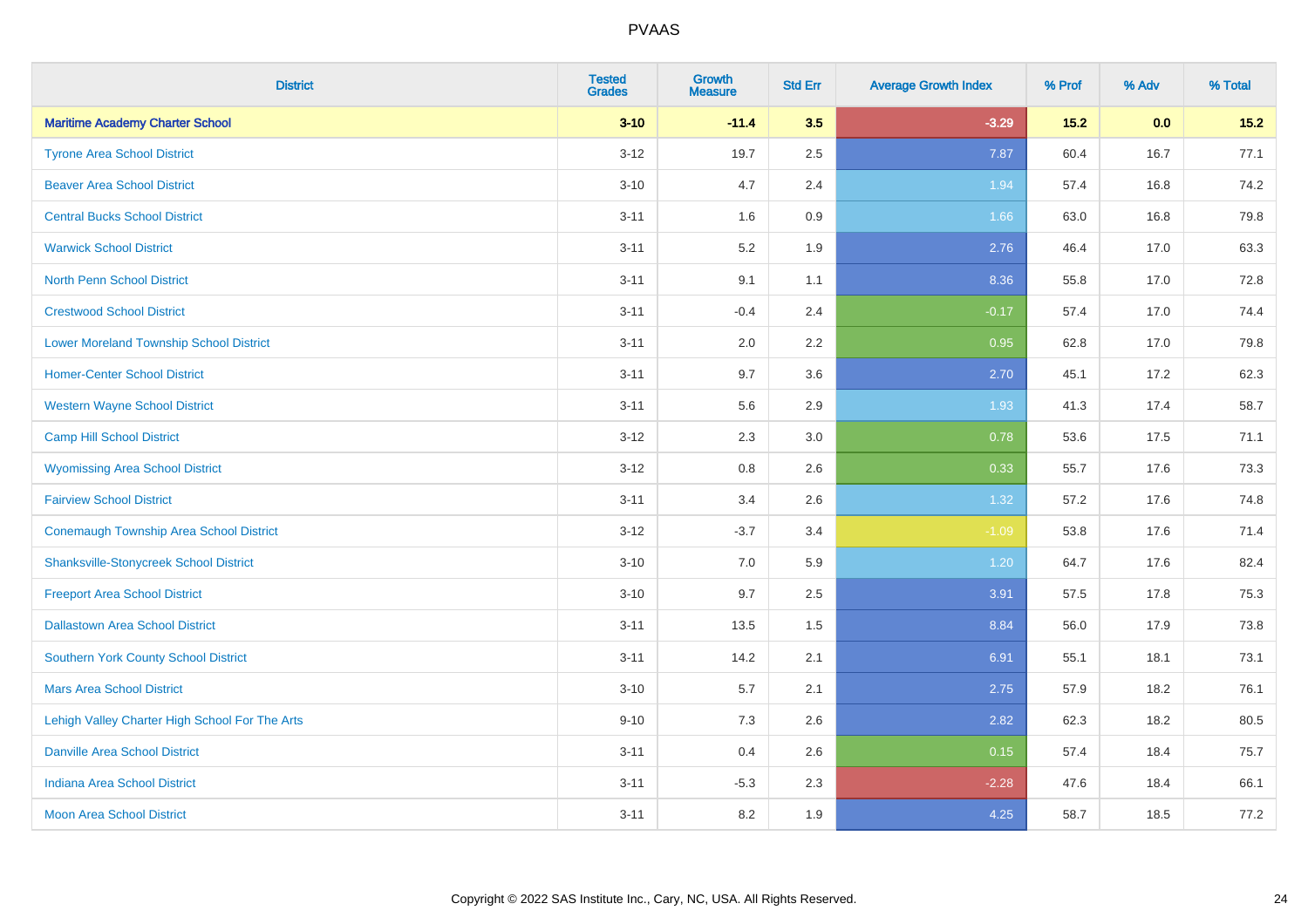| <b>District</b>                                 | <b>Tested</b><br><b>Grades</b> | <b>Growth</b><br><b>Measure</b> | <b>Std Err</b> | <b>Average Growth Index</b> | % Prof | % Adv | % Total |
|-------------------------------------------------|--------------------------------|---------------------------------|----------------|-----------------------------|--------|-------|---------|
| <b>Maritime Academy Charter School</b>          | $3 - 10$                       | $-11.4$                         | 3.5            | $-3.29$                     | 15.2   | 0.0   | $15.2$  |
| <b>Lewisburg Area School District</b>           | $3 - 11$                       | $-2.7$                          | 2.6            | $-1.03$                     | 57.0   | 18.5  | 75.6    |
| <b>Avon Grove School District</b>               | $3 - 10$                       | 10.0                            | 1.6            | 6.26                        | 56.3   | 18.6  | 74.9    |
| <b>Bethel Park School District</b>              | $3 - 11$                       | 5.6                             | 1.8            | 3.18                        | 65.3   | 18.6  | 83.9    |
| Capital Area School for the Arts Charter School | $9 - 11$                       | 5.8                             | 4.1            | 1.39                        | 59.3   | 18.6  | 78.0    |
| <b>Garnet Valley School District</b>            | $3 - 10$                       | 10.9                            | 1.7            | 6.53                        | 67.1   | 19.0  | 86.1    |
| <b>Richland School District</b>                 | $3 - 11$                       | 6.7                             | 2.9            | 2.33                        | 62.2   | 19.2  | 81.4    |
| <b>Upper Merion Area School District</b>        | $3 - 11$                       | 15.3                            | 2.0            | 7.62                        | 59.3   | 19.3  | 78.6    |
| <b>Bentworth School District</b>                | $3 - 11$                       | 5.7                             | 3.2            | 1.75                        | 44.2   | 19.5  | 63.6    |
| <b>Leechburg Area School District</b>           | $3 - 11$                       | 4.4                             | 4.0            | 1.09                        | 47.8   | 19.6  | 67.4    |
| <b>Colonial School District</b>                 | $3 - 11$                       | 14.0                            | 1.7            | 8.21                        | 60.2   | 19.6  | 79.8    |
| Northern Bedford County School District         | $3 - 11$                       | 16.5                            | 3.6            | 4.58                        | 51.7   | 20.0  | 71.7    |
| <b>Hempfield Area School District</b>           | $3 - 12$                       | 4.6                             | 1.6            | 2.86                        | 53.5   | 20.1  | 73.6    |
| <b>Montoursville Area School District</b>       | $3 - 12$                       | 10.8                            | 2.5            | 4.24                        | 44.6   | 20.1  | 64.8    |
| <b>West Chester Area School District</b>        | $3 - 11$                       | 12.6                            | 1.2            | 10.38                       | 66.8   | 20.2  | 87.0    |
| <b>Saucon Valley School District</b>            | $3 - 11$                       | 14.7                            | 2.5            | 5.98                        | 48.7   | 20.2  | 69.0    |
| <b>Mountain View School District</b>            | $3 - 11$                       | 20.9                            | 3.5            | 5.91                        | 57.8   | 20.3  | 78.1    |
| West Jefferson Hills School District            | $3 - 11$                       | 1.8                             | 2.1            | 0.88                        | 55.7   | 20.8  | 76.4    |
| <b>Fort Leboeuf School District</b>             | $3 - 11$                       | 11.7                            | 2.5            | 4.73                        | 48.5   | 21.1  | 69.6    |
| <b>Pennsbury School District</b>                | $3 - 11$                       | 11.7                            | 1.5            | 7.90                        | 60.1   | 21.3  | 81.3    |
| <b>Springfield School District</b>              | $3 - 11$                       | 13.8                            | 1.7            | 7.99                        | 60.9   | 21.5  | 82.4    |
| <b>Tidioute Community Charter School</b>        | $3 - 11$                       | 5.7                             | 5.1            | 1.11                        | 34.4   | 21.9  | 56.2    |
| <b>Penn-Trafford School District</b>            | $3 - 11$                       | 13.4                            | 1.7            | 7.87                        | 62.3   | 21.9  | 84.2    |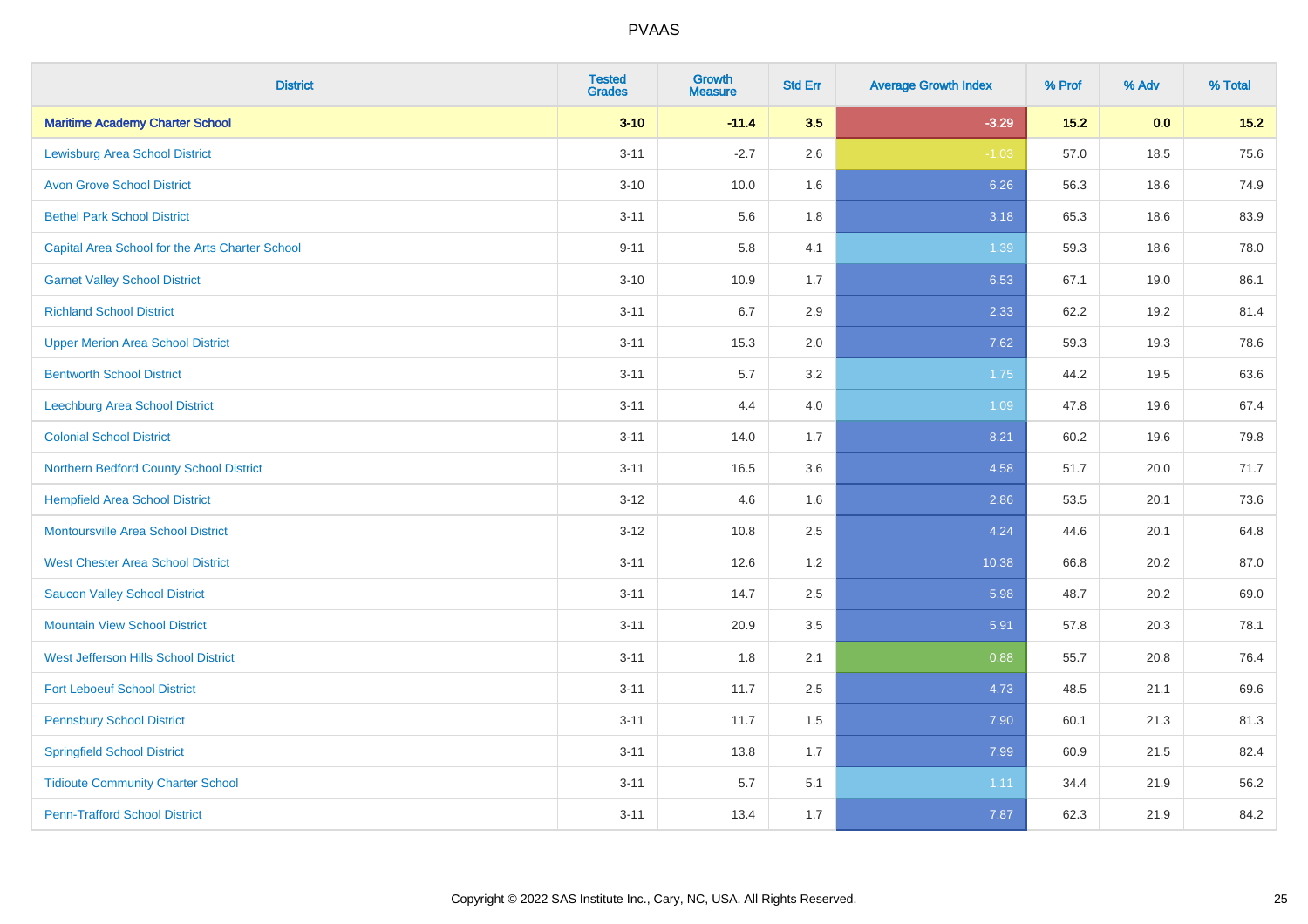| <b>District</b>                               | <b>Tested</b><br><b>Grades</b> | <b>Growth</b><br><b>Measure</b> | <b>Std Err</b> | <b>Average Growth Index</b> | % Prof | % Adv | % Total |
|-----------------------------------------------|--------------------------------|---------------------------------|----------------|-----------------------------|--------|-------|---------|
| <b>Maritime Academy Charter School</b>        | $3 - 10$                       | $-11.4$                         | 3.5            | $-3.29$                     | $15.2$ | 0.0   | $15.2$  |
| <b>Parkland School District</b>               | $3 - 11$                       | 5.3                             | 1.2            | 4.30                        | 58.0   | 22.3  | 80.4    |
| <b>Wissahickon School District</b>            | $3 - 10$                       | 12.5                            | 1.8            | 6.85                        | 58.3   | 22.4  | 80.7    |
| <b>Wallingford-Swarthmore School District</b> | $3 - 10$                       | 0.9                             | 2.4            | 0.38                        | 64.4   | 22.7  | 87.1    |
| New Hope-Solebury School District             | $3 - 11$                       | 7.5                             | 2.9            | 2.57                        | 68.2   | 22.7  | 90.9    |
| Renaissance Academy Charter School            | $3 - 11$                       | 8.3                             | 3.3            | 2.54                        | 45.6   | 22.8  | 68.4    |
| <b>Penns Valley Area School District</b>      | $3 - 12$                       | 14.0                            | 2.9            | 4.80                        | 41.9   | 23.1  | 65.0    |
| <b>Radnor Township School District</b>        | $3 - 12$                       | 1.0                             | 2.1            | 0.50                        | 65.0   | 23.2  | 88.2    |
| <b>Cumberland Valley School District</b>      | $3-12$                         | 18.5                            | 1.3            | 14.64                       | 60.7   | 23.4  | 84.1    |
| Downingtown Area School District              | $3 - 11$                       | 12.1                            | 1.1            | 10.67                       | 60.0   | 23.5  | 83.6    |
| Mt Lebanon School District                    | $3 - 11$                       | $-1.0$                          | 1.5            | $-0.70$                     | 61.9   | 24.0  | 85.9    |
| <b>Pine-Richland School District</b>          | $3 - 11$                       | 11.5                            | 1.8            | 6.31                        | 60.6   | 24.4  | 85.0    |
| <b>Upper Dublin School District</b>           | $3 - 12$                       | 15.4                            | 1.8            | 8.53                        | 60.8   | 24.8  | 85.6    |
| <b>Greenwood School District</b>              | $3 - 11$                       | 15.9                            | 3.9            | 4.11                        | 50.0   | 25.0  | 75.0    |
| <b>Haverford Township School District</b>     | $3 - 11$                       | 8.0                             | 1.5            | 5.27                        | 53.0   | 25.5  | 78.6    |
| <b>Derry Township School District</b>         | $3 - 10$                       | 12.8                            | 2.0            | 6.39                        | 54.8   | 25.8  | 80.6    |
| <b>State College Area School District</b>     | $3 - 11$                       | 20.5                            | 1.4            | 14.33                       | 58.0   | 25.9  | 84.0    |
| <b>Peters Township School District</b>        | $3 - 11$                       | 5.0                             | 1.8            | 2.76                        | 59.8   | 26.1  | 85.9    |
| South Fayette Township School District        | $3 - 11$                       | 1.7                             | 2.0            | 0.88                        | 61.0   | 26.5  | 87.6    |
| <b>Norwin School District</b>                 | $3 - 11$                       | 18.0                            | 1.7            | 10.37                       | 58.5   | 27.0  | 85.4    |
| <b>York Suburban School District</b>          | $3 - 11$                       | 10.1                            | 2.1            | 4.91                        | 53.5   | 27.8  | 81.3    |
| North Allegheny School District               | $3 - 11$                       | 17.4                            | 1.3            | 13.52                       | 59.5   | 28.1  | 87.6    |
| <b>Hampton Township School District</b>       | $3 - 11$                       | 5.1                             | 2.2            | 2.35                        | 54.0   | 28.2  | 82.2    |